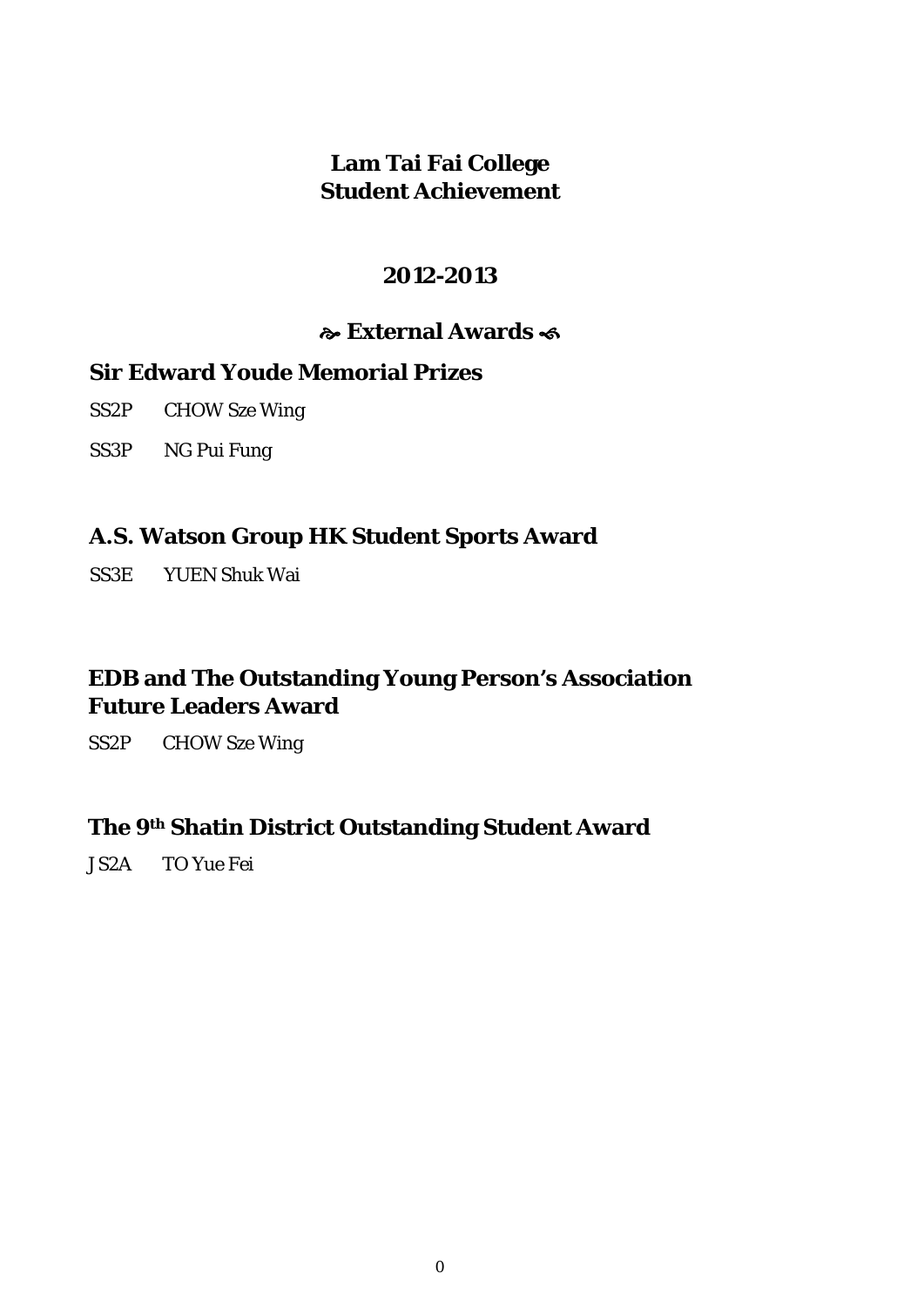## **Sports Achievements**

### **Hong Kong Schools Sports Federation Shatin & Sai Kung Secondary Schools Area Committee Inter-school Competition 2012-2013 Overall Champion (All Sport)**

| <b>Boys Overall</b>  | $2nd$ Runner-up |  |
|----------------------|-----------------|--|
| <b>Girls Overall</b> | $2nd$ Runner-up |  |

### **Hong Kong Schools Sports Federation New Territories Secondary Schools Outstanding Athlete Award 2012-2013**

| <b>Boys Fencing</b>      | SS2E HO Sze Hou  |
|--------------------------|------------------|
| <b>Boys Table Tennis</b> | SS3E LOW Ho Fung |

#### **Hong Kong Schools Sports Federation Shatin & Sai Kung Secondary Schools Area Committee Outstanding Athlete Award 2012-2013**

| JS2A | <b>LAM Yat Ting Harley</b> |
|------|----------------------------|
|      |                            |

| JS3A | IP Yan Tung         |
|------|---------------------|
| SS2E | <b>LEE Hoi Ying</b> |

SS2E CHENG Kwan Yat

## **Fencing**

### **Inter-school Fencing Competition (New Territories) 2012-2013**

#### **Team**

#### **Boys Overall Champion**

#### **Boys Epee Champion**

| JS2B              | <b>LEUNG Yue Sheng</b> | JS2B              | LI Chi Yi            |
|-------------------|------------------------|-------------------|----------------------|
| JS2C              | LAW Wing Fung Alvin    | SS <sub>1F</sub>  | <b>LEUNG Pok Hoi</b> |
| SS <sub>2</sub> E | <b>HO</b> Sze Hou      | SS <sub>3</sub> P | NG Hoi Chung         |

| <b>Boys Foil</b> | <b>Champion</b> |
|------------------|-----------------|
|------------------|-----------------|

| <b>JS1A</b> | <b>YUNG Long Ting</b> | <b>JS3A</b> | <b>CHEUNG Ka Long</b> |
|-------------|-----------------------|-------------|-----------------------|
|-------------|-----------------------|-------------|-----------------------|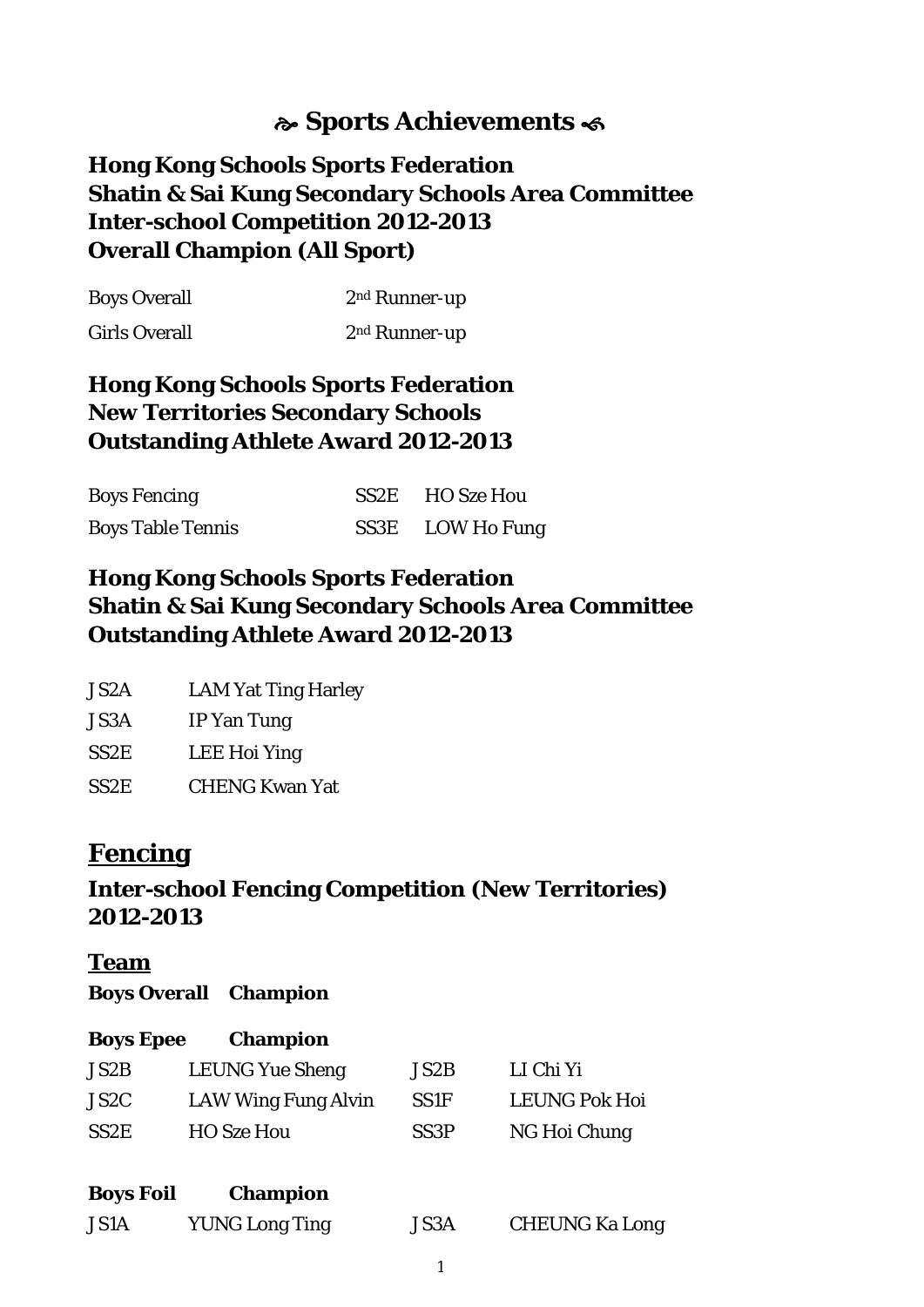| <b>SS1P</b>          | <b>CHAN Wun Sang</b>      | SS3E              | <b>LEUNG Sing Ho</b>        |
|----------------------|---------------------------|-------------------|-----------------------------|
| <b>Boys Sabre</b>    | <b>Champion</b>           |                   |                             |
| <b>SS1F</b>          | <b>WONG Long Kei</b>      | <b>SS1R</b>       | <b>CHAN Cheuk Him</b>       |
| <b>SS1R</b>          | <b>CHAN Tsz Kai</b>       | SS <sub>2</sub> E | <b>TSANG Tsz Hin</b>        |
| SS <sub>2</sub> T    | <b>YEUNG Tak Chun</b>     | SS3F              | LI Yin Cheung               |
| <b>Girls Overall</b> | 1 <sup>st</sup> Runner-up |                   |                             |
| <b>Girls Sabre</b>   | 1 <sup>st</sup> Runner-up |                   |                             |
| <b>JS1A</b>          | <b>LAI Shuk Ling</b>      | <b>JS1D</b>       | <b>MAK Shun Yan</b>         |
| JS3D                 | WOO Lok Yi                | SS <sub>2</sub> R | LAU Tsz Ching               |
| <b>Individual</b>    |                           |                   |                             |
| <b>Boys A Grade</b>  |                           |                   |                             |
| Epee                 | Champion                  | SS2E              | <b>HO Sze Hou</b>           |
| Foil                 | Champion                  | SS3E              | <b>LEUNG Sing Ho</b>        |
|                      | 2 <sup>nd</sup> Runner-up | SS3P              | NG Hoi Chung                |
| <b>Sabre</b>         | Champion                  | SS2E              | <b>TSANG Tsz Hin</b>        |
| <b>Boys B Grade</b>  |                           |                   |                             |
| <b>Epee</b>          | Champion                  | SS1F              | <b>LEUNG Pok Hoi</b>        |
| Foil                 | Champion                  | JS3A              | <b>CHEUNG Ka Long</b>       |
|                      | 2 <sup>nd</sup> Runner-up | <b>SS1P</b>       | <b>CHAN Wun Sang</b>        |
| <b>Sabre</b>         | Champion                  | <b>SS1R</b>       | <b>CHAN Cheuk Him</b>       |
|                      | 1st Runner-up             | <b>SS1R</b>       | <b>CHAN Tsz Kai</b>         |
| <b>Boys C Grade</b>  |                           |                   |                             |
| <b>Epee</b>          | 2 <sup>nd</sup> Runner-up | <b>JS2B</b>       | LI Chi Yi                   |
| <b>Sabre</b>         | 2 <sup>nd</sup> Runner-up | JS2C              | <b>TANG Yiu Hei</b>         |
| <b>Girls C Grade</b> |                           |                   |                             |
| <b>Epee</b>          | 2 <sup>nd</sup> Runner-up | JS <sub>2</sub> C | <b>HUNG Wing Yan Winnie</b> |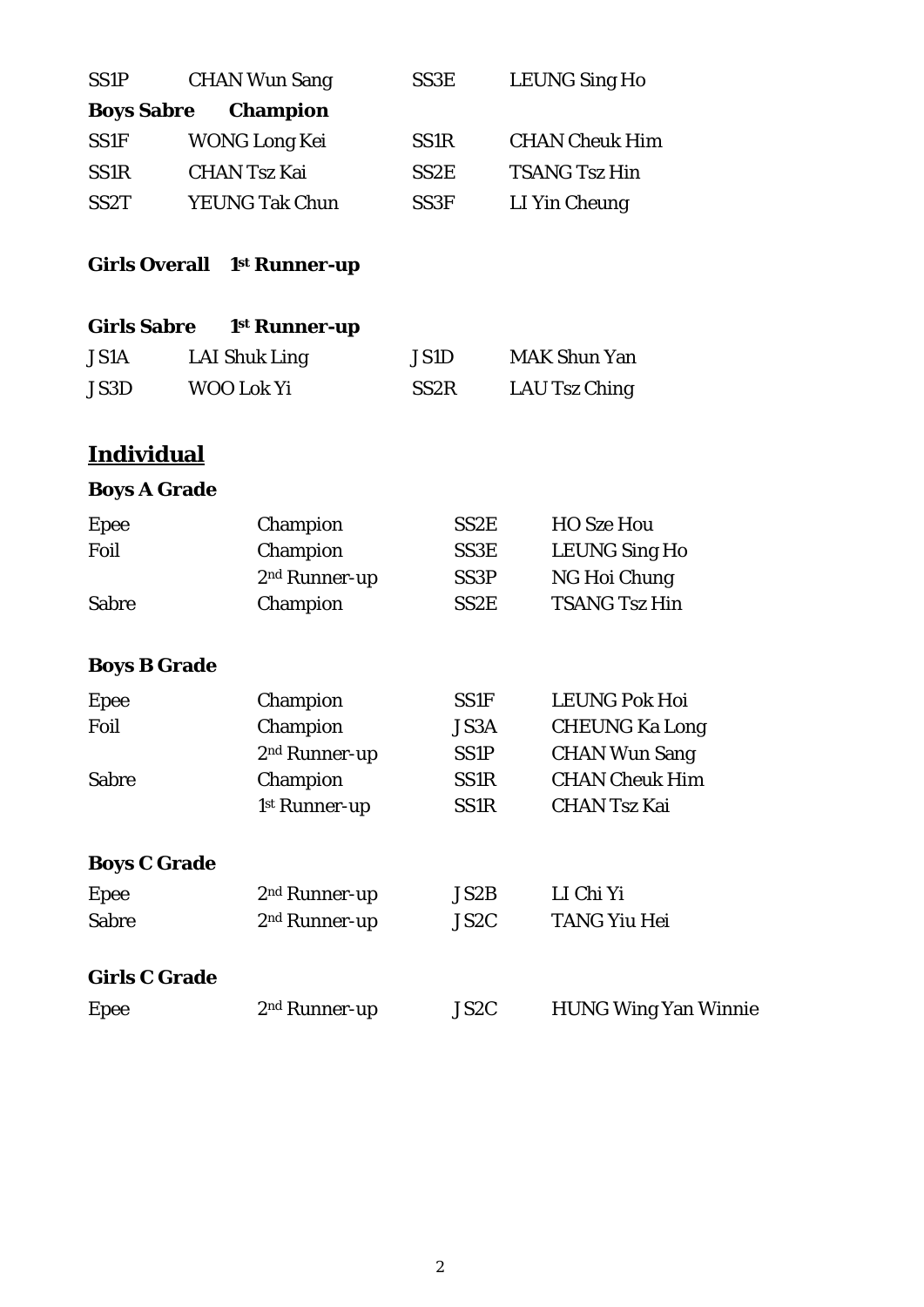## **Squash**

## **HKSSF New Territories Secondary School Squash Competition (Team) 2012-2013**

| <b>Boys</b>       | 2 <sup>nd</sup> Runner-up  |                   |                        |
|-------------------|----------------------------|-------------------|------------------------|
| JS <sub>2</sub> A | <b>LAM Yat Ting Harley</b> | SS <sub>2F</sub>  | <b>LIN Tin Nok</b>     |
| SS <sub>2</sub> T | <b>LEE Chun Kit</b>        | SS3E              | <b>AU Ling Fung</b>    |
| SS <sub>3</sub> E | LOW Ho Fung                | SS <sub>3</sub> E | <b>LUK Kenneth</b>     |
| SS <sub>3</sub> E | <b>WU Chung Hei</b>        | SS <sub>3</sub> E | <b>WAN On Tik Andy</b> |

#### **HKSSF Inter-School Individual Squash Competition 2012-2013**

| <b>Boys C Grade</b> | $2nd$ Runner-up | JS <sub>2</sub> A | <b>LAM Yat Ting Harley</b> |
|---------------------|-----------------|-------------------|----------------------------|
|                     |                 |                   |                            |

## **Tennis**

#### **HKSSF Inter-School New Territories Secondary Schools Tennis Competition 2012-2013**

| <b>Boys</b>       | 1 <sup>st</sup> Runner-up |                   |                             |
|-------------------|---------------------------|-------------------|-----------------------------|
| JS3D              | LEE Chun Hin Attic        | <b>SS1E</b>       | <b>CHAN Chun Hin Steven</b> |
| SS <sub>2</sub> E | LAM Ka Hei                | SS <sub>2</sub> E | LO Joey                     |
| SS <sub>2</sub> P | LAW Ka Nam                | SS3E              | LAM Chung Yin               |
| SS3E              | <b>WAN On Tik Andy</b>    |                   |                             |

## **Volleyball**

### **HKSSF Inter-School New Territories Secondary Schools Bench Volleyball Competition 2012-2013**

| <b>Girls</b>      | 5th Place            |                   |              |
|-------------------|----------------------|-------------------|--------------|
| <b>SS1E</b>       | <b>YEUNG Wing Yi</b> | SS <sub>2</sub> E | LEE Hoi Ying |
| SS <sub>2</sub> R | LEE Sze Wing         |                   |              |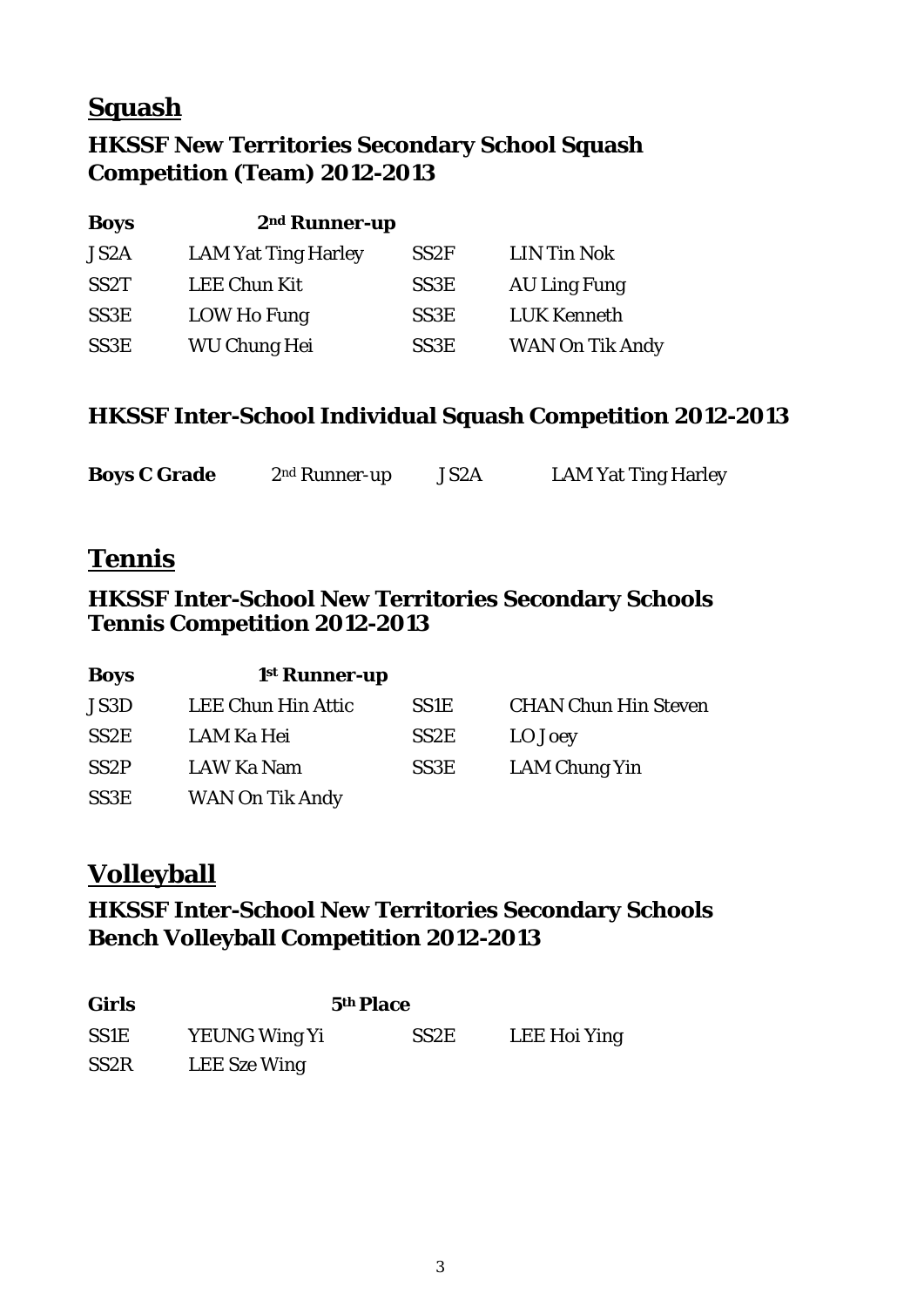# **Athletics**

## **HKSSF Shatin & Sai Kung District Inter-School Athletics Championships 2012-2013**

### **Team**

#### **Girls A Grade 7th Place**

| SS <sub>1</sub> R | <b>CHIU Wing Ki</b>   | SS <sub>1</sub> R | LAM Kam Lai         |
|-------------------|-----------------------|-------------------|---------------------|
| SS <sub>1</sub> R | LAW Tsz Ying          | SS <sub>1</sub> R | <b>WU Tsz Yan</b>   |
| SS <sub>2</sub> E | <b>CHAN Wan Wai</b>   | SS <sub>2</sub> E | <b>FUNG Wing Ki</b> |
| SS <sub>2</sub> E | LAI Shu Ning          | SS <sub>2</sub> E | LEE Hoi Ying        |
| SS <sub>2</sub> E | <b>LI</b> Venus       | SS <sub>2</sub> E | NG Chi Ching Allie  |
| SS <sub>2</sub> E | <b>TSANG Hiu Tung</b> | SS <sub>2</sub> E | <b>WONG Sze Wun</b> |
| SS3E              | YUEN Shuk Wai         |                   |                     |

#### **Girls B Grade 7th Place**

| JS <sub>2</sub> A | <b>CHOW Hoi Yee Rene</b>      | JS <sub>2</sub> C | <b>HO Wai Yan Christy</b>     |
|-------------------|-------------------------------|-------------------|-------------------------------|
| <b>JS3A</b>       | <b>IP Yan Tung</b>            | <b>JS3A</b>       | <b>POON Ka Wing</b>           |
| JS3A              | <b>CHAN Ching Hei Hillary</b> | <b>JS3A</b>       | <b>CHAN Ching Lam</b>         |
| <b>JS3A</b>       | <b>TAM Ka Ching</b>           | JS3D              | <b>CHAN Ching Sze Cecilia</b> |
| <b>SS1E</b>       | LEUNG Nga In                  | <b>SS1E</b>       | TAI Wai Yi Adrienne           |
| SS <sub>1</sub> R | <b>CHAU Hau Man</b>           | SS <sub>1</sub> R | LUI Hiu Yan                   |
| <b>SS1F</b>       | <b>CHENG Ho Wun</b>           |                   |                               |

#### **Girls C Grade 3rd Runner-up**

| <b>JS1A</b>       | LEE Hoi Yan           | <b>JS1A</b>       | LEUNG Ching In              |
|-------------------|-----------------------|-------------------|-----------------------------|
| <b>JS1C</b>       | <b>LEE Cheuk Ying</b> | JS1D              | <b>WU WU Carmen</b>         |
| JS <sub>2</sub> A | <b>CHAN Hiromi</b>    | JS <sub>2</sub> A | <b>CHUI Kei Yee Katie</b>   |
| JS <sub>2</sub> A | <b>KWOK Tsz Lam</b>   | JS <sub>2</sub> A | <b>LAI Cheuk Yuet Lucky</b> |
| JS <sub>2</sub> A | LEUNG Ching Chi Gigi  | JS <sub>2</sub> A | <b>TSE Pui Ying</b>         |
| JS <sub>2</sub> A | TO Yue Fei            |                   |                             |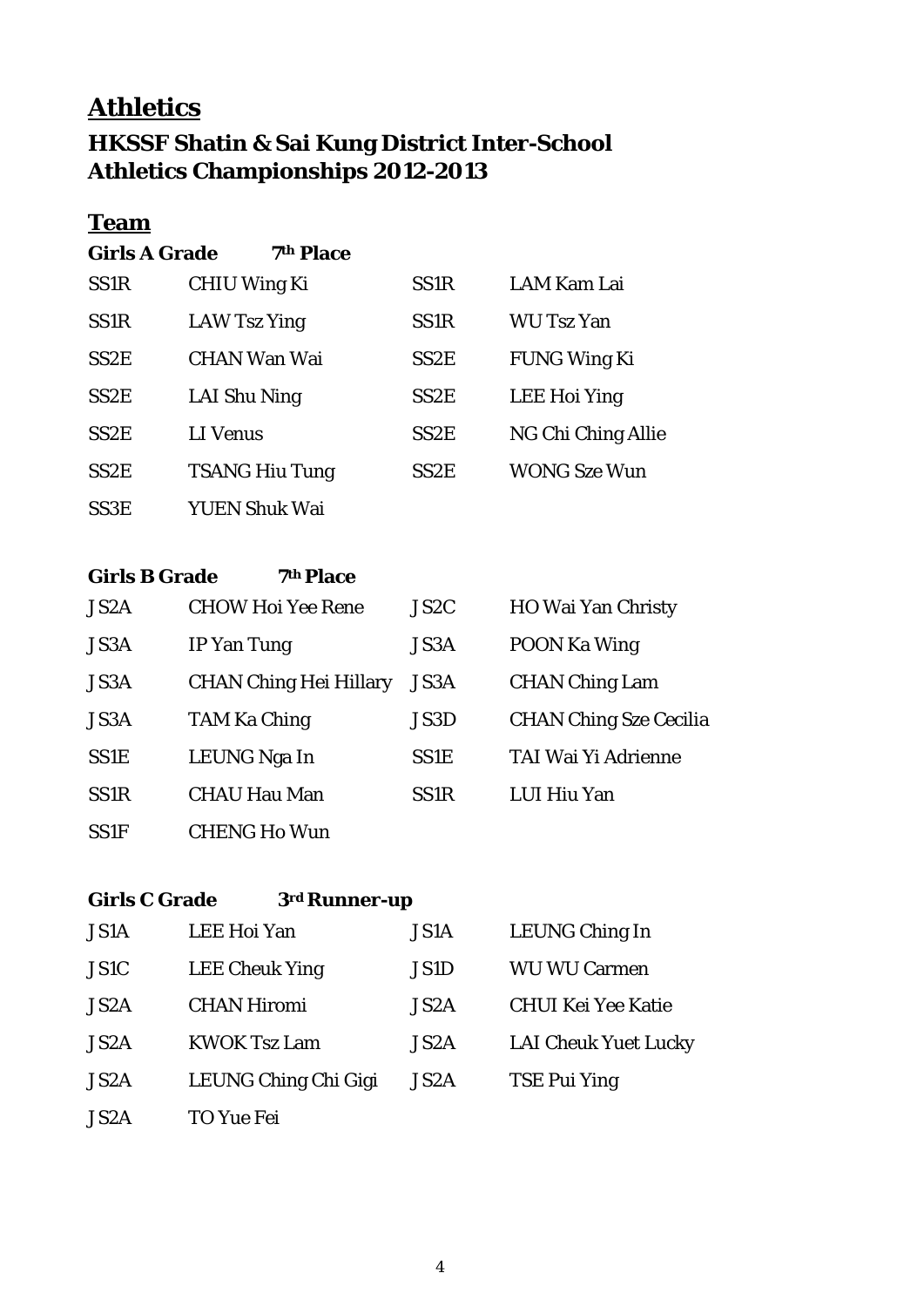| <b>Boys A Grade</b>  |                           |                   |                         |
|----------------------|---------------------------|-------------------|-------------------------|
| <b>Shot Put</b>      | 2 <sup>nd</sup> Runner-up | SS <sub>2</sub> E | <b>CHEUNG Chi Yeung</b> |
| <b>Javelin</b>       | 2 <sup>nd</sup> Runner-up | SS <sub>2</sub> E | <b>CHEUNG Chi Yeung</b> |
| 4x100m               | Champion                  | SS <sub>2</sub> E | <b>CHEUNG Chi Yeung</b> |
|                      |                           | SS <sub>2</sub> E | <b>NG Wing Tung</b>     |
|                      |                           | SS <sub>2</sub> P | POON Chun Yi            |
|                      |                           | SS3E              | <b>DING Tsz Nok</b>     |
|                      |                           | SS <sub>3</sub> T | <b>CHEUNG Pak Lun</b>   |
| <b>Boys B Grade</b>  |                           |                   |                         |
| <b>High Jump</b>     | Champion                  | <b>SS1P</b>       | <b>POON Chun Fung</b>   |
| <b>Girls A Grade</b> |                           |                   |                         |
| <b>Discus</b>        | 2 <sup>nd</sup> Runner-up | SS <sub>2</sub> E | <b>LI</b> Venus         |
| 4x400m               | 1st Runner-up             | SS <sub>2</sub> E | <b>LEE Hoi Ying</b>     |
|                      |                           | SS <sub>2</sub> E | NG Chi Ching Allie      |
|                      |                           | SS <sub>2</sub> E | <b>WONG Sze Wun</b>     |
|                      |                           | <b>SS3E</b>       | <b>YUEN Shuk Wai</b>    |
| <b>Girls B Grade</b> |                           |                   |                         |
| 100m                 | 2 <sup>nd</sup> Runner-up | <b>JS3A</b>       | IP Yan Tung             |
| 200 <sub>m</sub>     | 1st Runner-up             | JS3A              | <b>IP Yan Tung</b>      |
|                      |                           |                   |                         |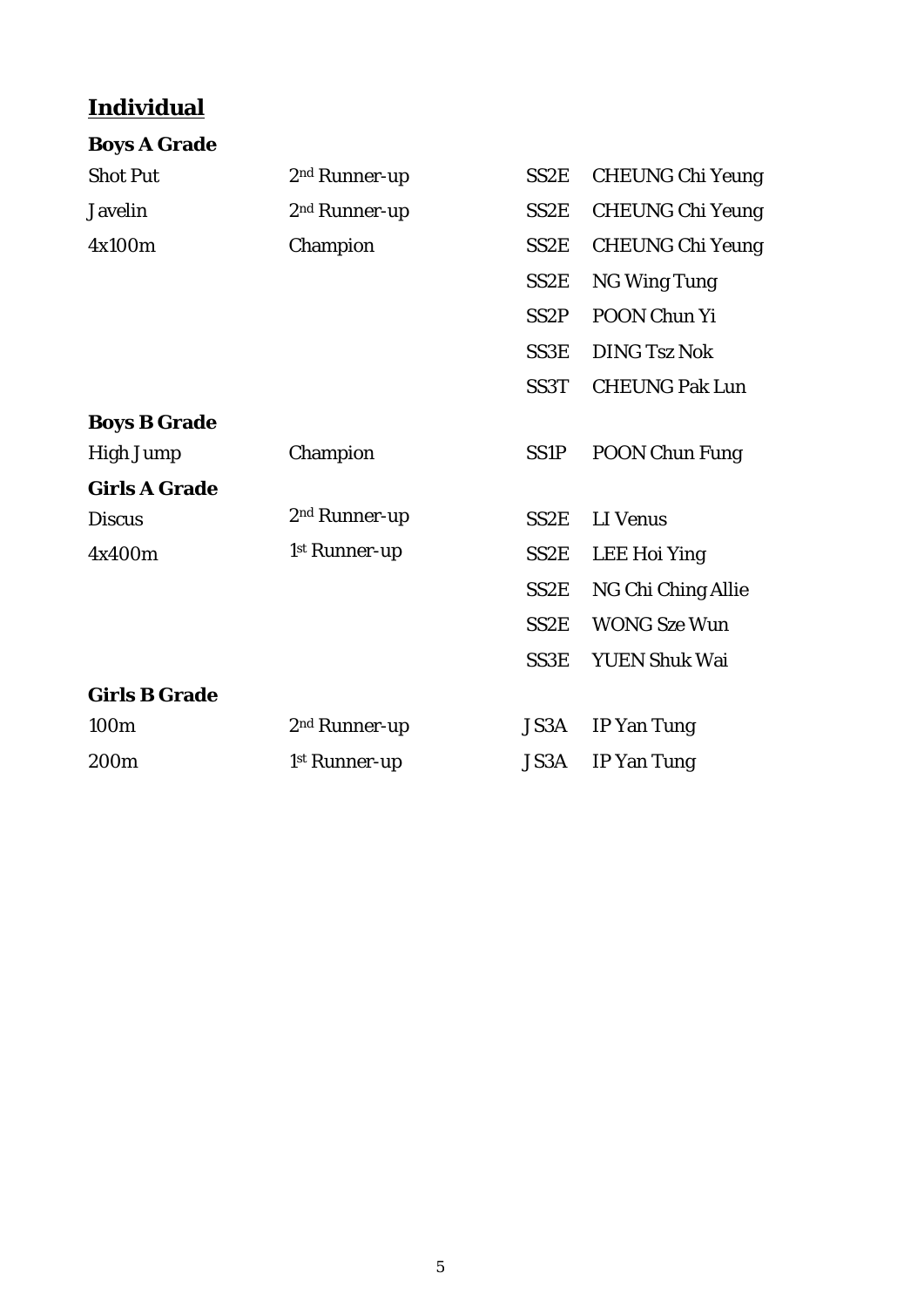# **Badminton HKSSF Shatin & Sai Kung District Inter-school Badminton Competition 2012-2013**

## **Team**

| <b>Boys A Grade</b>  |                                 | 5th Place                 |                   |                              |
|----------------------|---------------------------------|---------------------------|-------------------|------------------------------|
| <b>SS1R</b>          | <b>LAI Cheuk Fung</b>           |                           | SS <sub>2</sub> E | <b>SHEK Cho Wing</b>         |
| SS3E                 | <b>AU Ling Fung</b>             |                           | SS3E              | <b>MOK Siu Yiu</b>           |
| SS <sub>3</sub> T    | <b>CHEUNG Pak Lun</b>           |                           |                   |                              |
| <b>Boys C Grade</b>  |                                 | 1 <sup>st</sup> Runner-up |                   |                              |
| <b>JS1A</b>          | GAO Ze Ju                       |                           | JS1A              | GAO Ze Zheng                 |
| JS1A                 | LO Man Yin                      |                           | JS2A              | <b>CHAN Chak Fung</b>        |
| JS2A                 | <b>CHOW Siu Hei Christopher</b> |                           | JS2A              | <b>LEUNG Kwan To</b>         |
| JS <sub>2</sub> A    | <b>POON Cheuk Fai</b>           |                           | JS2D              | <b>TANG Zi Yuan Einstein</b> |
| <b>Girls B Grade</b> |                                 | 5th Place                 |                   |                              |
| JS3A                 | <b>CHAN Ching Lam</b>           |                           | <b>JS3A</b>       | <b>FOK Ling Yan</b>          |
| JS3A                 | IP Yan Tung                     |                           | JS3A              | <b>LUM Tsz Kwan</b>          |
| JS3B                 | <b>KEUNG Ching Tung</b>         |                           |                   |                              |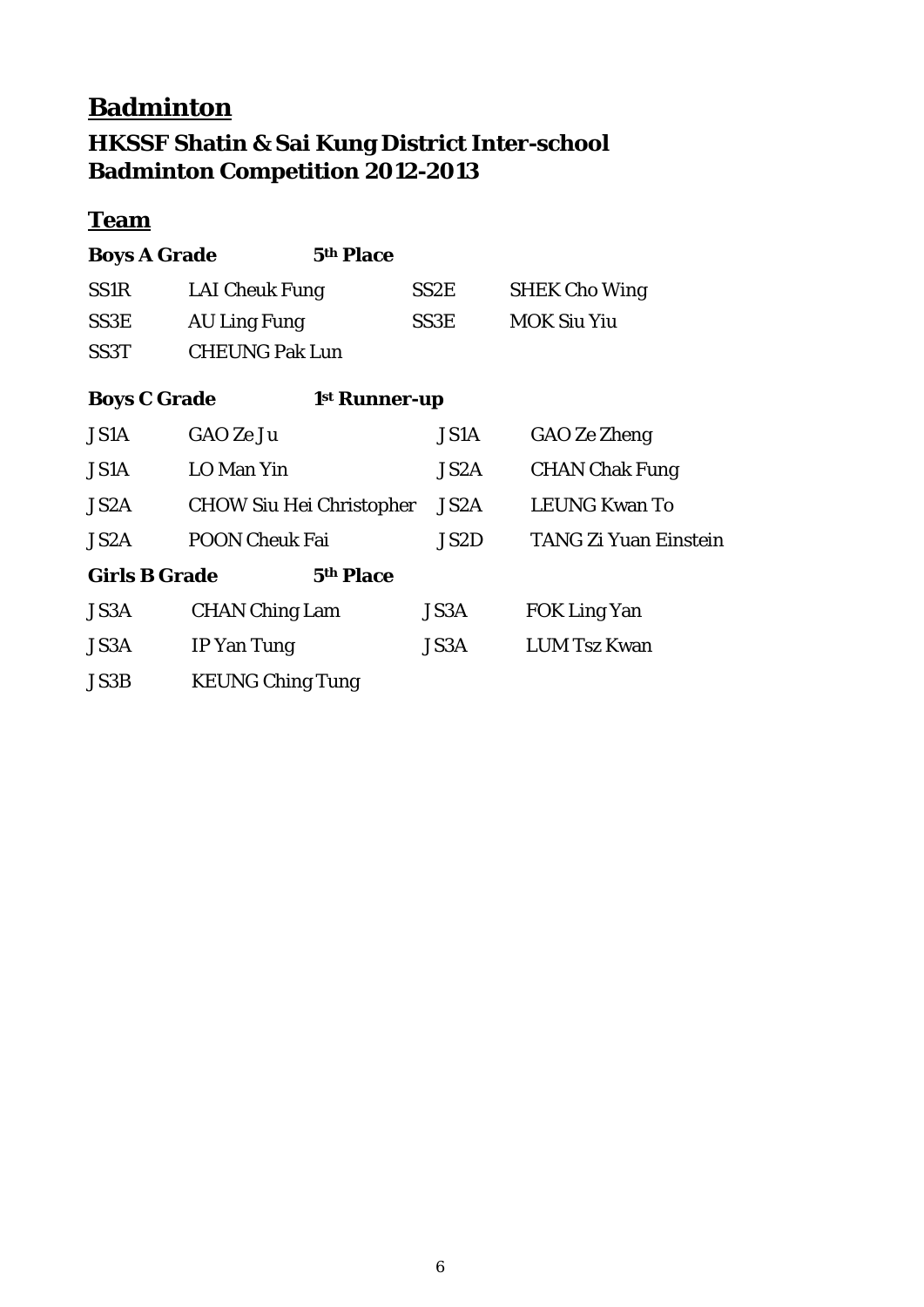## **Basketball**

## **HKSSF Shatin & Sai Kung District Inter-school Basketball Competition 2012-2013**

| <b>Boys A Grade (DII)</b> | 5th Place                    |                   |                       |
|---------------------------|------------------------------|-------------------|-----------------------|
| JS3C                      | <b>CHIU Takahiro Michael</b> | SS <sub>2</sub> E | <b>CHAN Ting Hong</b> |
| SS <sub>2</sub> E         | <b>NG Ka Yue</b>             | SS2F              | YAN Chun Man          |
| SS <sub>2</sub> E         | <b>CHENG Kwan Yat</b>        | SS <sub>2F</sub>  | <b>CHAN Chin Fung</b> |
| SS <sub>2F</sub>          | <b>CHAN Chak Fung</b>        | SS <sub>3</sub> E | <b>WU Chung Hei</b>   |
| SS3E                      | <b>FUNG Wing Yin</b>         | SS3E              | <b>WONG Yat Ching</b> |
| SS3E                      | <b>CHAN Hing Chun Ricker</b> | SS <sub>3</sub> E | LI Chun Wing          |
|                           |                              |                   |                       |

#### **Girls A Grade (DI) 5th Place**

| SS <sub>1</sub> R | <b>LAW Tsz Ying</b> | SS <sub>2</sub> E | <b>CHAN Wan Wai</b>   |
|-------------------|---------------------|-------------------|-----------------------|
| SS <sub>2</sub> E | <b>FUNG Wing Ki</b> | SS <sub>2</sub> E | LAI Shu Ning          |
| SS <sub>2</sub> E | <b>LEE Hoi Ying</b> | SS <sub>2</sub> E | LI Venus              |
| SS <sub>2</sub> E | NG Chi Ching Allie  | SS <sub>2</sub> E | <b>TSANG Hiu Tung</b> |
| SS <sub>2</sub> E | <b>WONG Sze Wun</b> | SS <sub>2</sub> E | <b>WONG Yi Ling</b>   |
| SS2F              | <b>HEUNG Yi Lun</b> |                   |                       |

#### **Girls B Grade (DI) 8th Place**

| JS <sub>2</sub> A | <b>CHOW Hoi Yee Rene</b>  | JS2B | TANG Wai Ying               |
|-------------------|---------------------------|------|-----------------------------|
| JS2C              | <b>HO Wai Yan Christy</b> | JS2C | LI Tsz Wai                  |
| <b>JS3A</b>       | <b>CHAN Ching Lam</b>     | JS3A | IP Yan Tung                 |
| <b>JS3A</b>       | <b>PANG Lok Man</b>       | JS3D | <b>CHAN Kwan Ting Wendy</b> |

#### **Girls C Grade (DI) 7th Place**

| <b>JS1A</b>       | <b>MAN Nga Tung</b>   | JS1D              | <b>LAI Hong Yuet</b> |
|-------------------|-----------------------|-------------------|----------------------|
| JS <sub>2</sub> A | CHAN Ka Yan           | JS <sub>2</sub> A | <b>KWOK Tsz Lam</b>  |
| JS <sub>2</sub> A | LAM Oi Yan            | JS <sub>2</sub> A | LEUNG Ching Chi Gigi |
| JS <sub>2</sub> A | TO Yue Fei            | JS <sub>2</sub> A | TSE Pui Ying         |
| JS <sub>2</sub> C | <b>CHU Tung Ching</b> |                   |                      |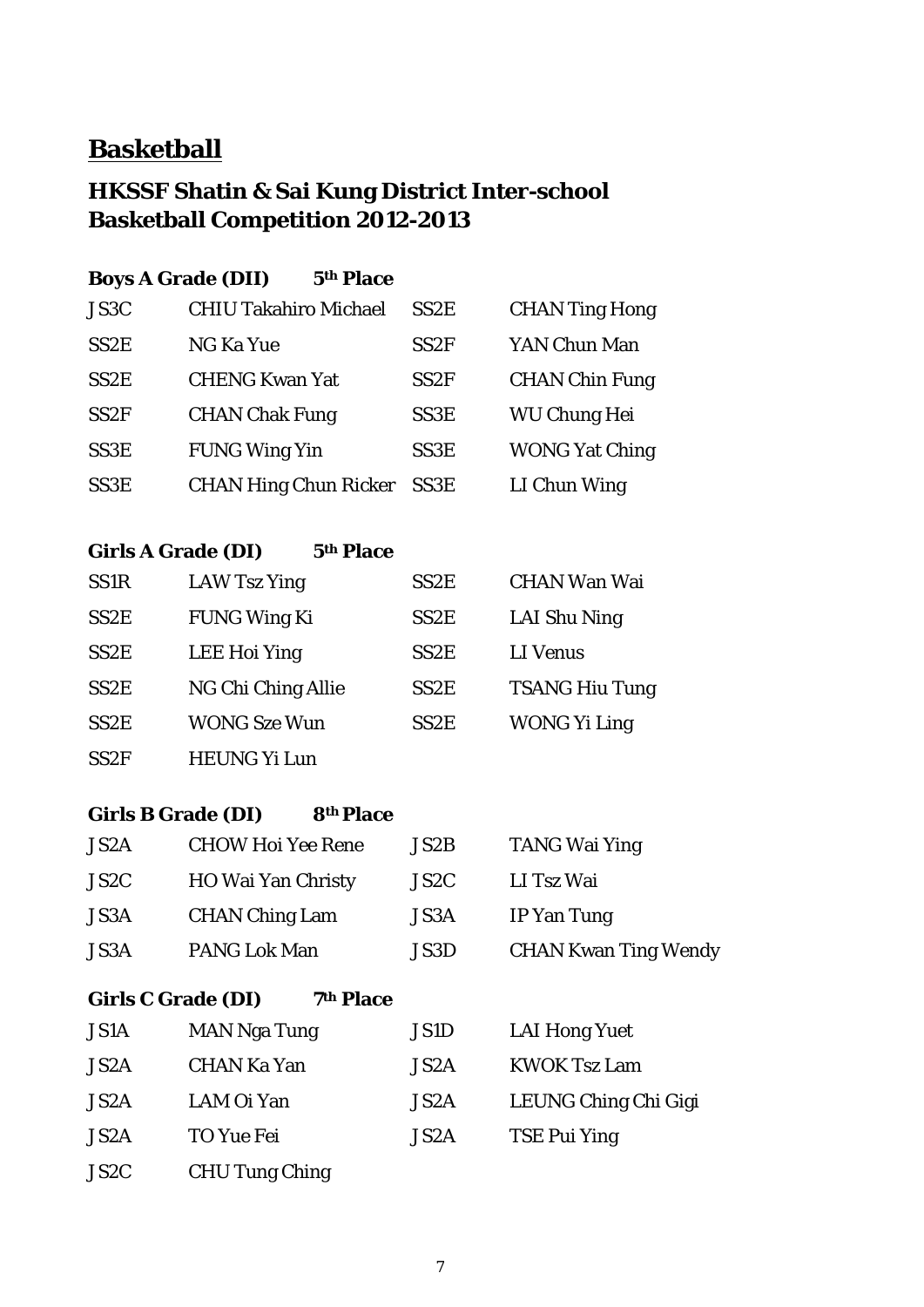## **Cross-Country**

## **HKSSF Shatin & Sai Kung District Inter-school Cross-Country Competition 2012-2013**

#### **Team**

**Boys A Grade 2nd Runner-up**

| SS <sub>2</sub> E | <b>CHAU Cheuk Hay</b> | SS <sub>2</sub> E | <b>CHAU Cheuk Him</b>  |
|-------------------|-----------------------|-------------------|------------------------|
| SS <sub>2</sub> E | <b>CHENG Kwan Yat</b> | SS <sub>2</sub> E | <b>LIAO Kit Yin</b>    |
| SS <sub>2</sub> E | NG Yau Pang           | SS <sub>3</sub> E | <b>CHOI</b> Yan Hon    |
| SS3E              | <b>DING Tsz Nok</b>   | SS <sub>3</sub> E | LAW Kwun Wa            |
| SS3E              | <b>TANG Tsz Hau</b>   | SS <sub>3</sub> E | <b>WAN On Tik Andy</b> |

#### **Boys C Grade 2nd Runner-up**

| <b>JS1A</b>       | <b>CHAN Wai Tung Titan</b> | <b>JS1A</b>       | <b>CHEUNG Cham Sum</b>          |
|-------------------|----------------------------|-------------------|---------------------------------|
| <b>JS1A</b>       | <b>WONG Ka Chung</b>       | JS <sub>2</sub> A | <b>CHOI Chak Kui</b>            |
| JS <sub>2</sub> A | <b>CHOW Chi Hei</b>        | JS <sub>2</sub> A | <b>CHOW Siu Hei Christopher</b> |
| JS <sub>2</sub> A | <b>CHUNG Yuk Ting</b>      | JS <sub>2</sub> A | <b>HO</b> Kin Ming              |
| JS <sub>2</sub> A | <b>LAM Yat Ting Harley</b> | JS <sub>2</sub> A | <b>LEUNG Kwan To</b>            |
| JS <sub>2</sub> A | <b>POON Cheuk Fai</b>      | JS <sub>2</sub> A | <b>WONG Tsun Ming</b>           |

#### **Girls A Grade 3rd Runner-up**

| <b>Girls C Grade</b><br>2 <sup>nd</sup> Runner-up |                               |                   |                               |  |
|---------------------------------------------------|-------------------------------|-------------------|-------------------------------|--|
| <b>SS1F</b>                                       | <b>CHENG Ho Wun</b>           | SS <sub>1</sub> R | <b>CHAU Hau Man</b>           |  |
| JS3A                                              | <b>LOR Sum Lok Holly</b>      | JS3D              | <b>CHAN Ching Sze Cecilia</b> |  |
| JS3A                                              | <b>CHAN Ching Hei Hillary</b> | <b>JS3A</b>       | <b>CHAN Ching Lam</b>         |  |
| JS <sub>2</sub> A                                 | <b>CHOW Hoi Yee Rene</b>      | JS2B              | <b>TANG Wai Ying</b>          |  |
| <b>Girls B Grade</b>                              | 6th Place                     |                   |                               |  |
| SS3E                                              | WONG Ka Yi                    | SS3E              | YUEN Shuk Wai                 |  |
| SS <sub>2</sub> P                                 | <b>CHEUNG Mei Yau</b>         | SS3E              | LIU Wai Ting                  |  |
| SS <sub>2</sub> E                                 | <b>WONG Sze Wun</b>           | SS <sub>2F</sub>  | <b>HEUNG Yi Lun</b>           |  |
| SS <sub>2</sub> E                                 | LEE Hoi Ying                  | SS <sub>2</sub> E | NG Chi Ching Allie            |  |
| SS <sub>2</sub> E                                 | <b>CHAN Wan Wai</b>           | SS <sub>2</sub> E | <b>FUNG Wing Ki</b>           |  |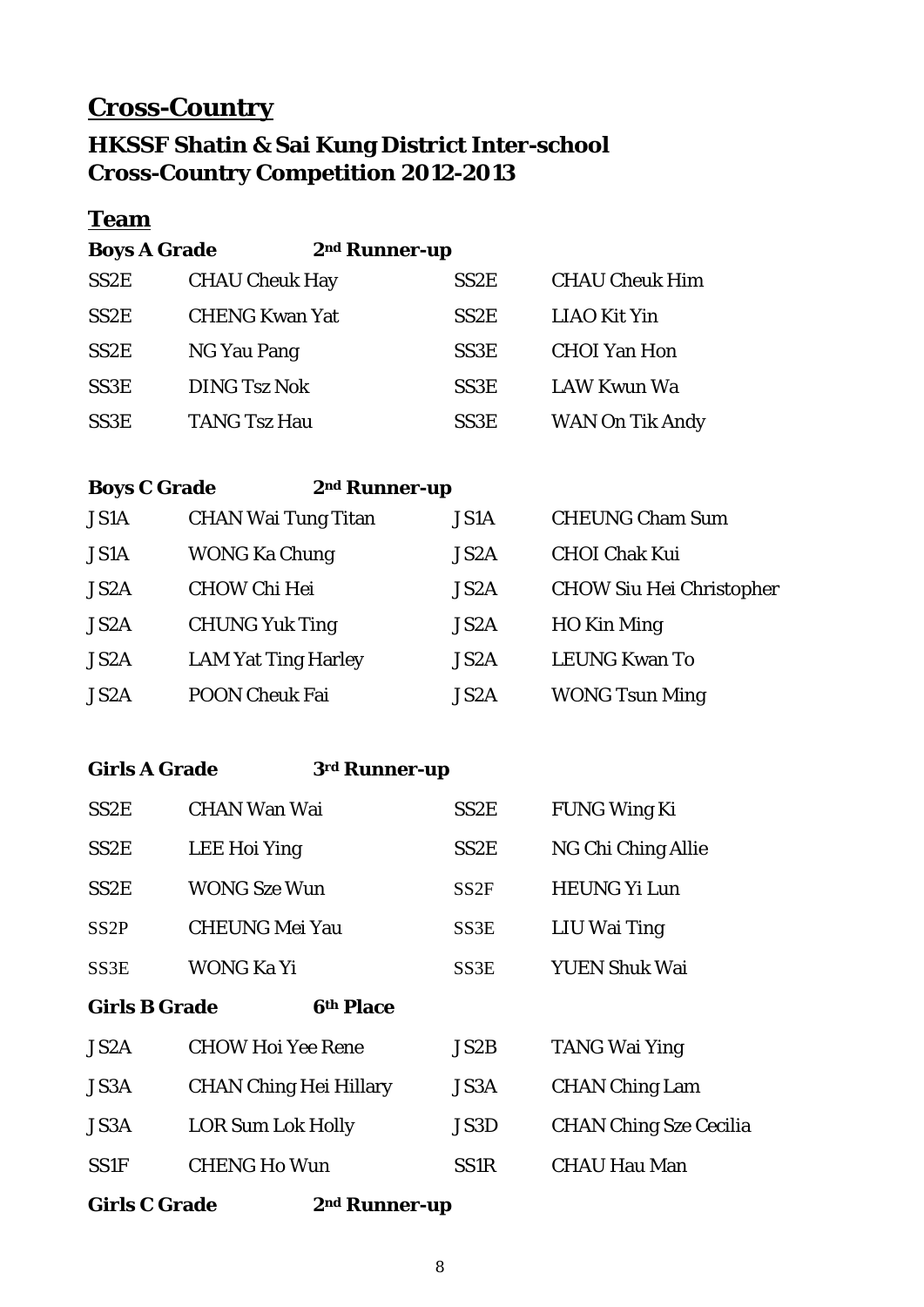| JS1A              | LEE Hoi Yan               | <b>JS1C</b>       | <b>LEE Cheuk Ying</b> |
|-------------------|---------------------------|-------------------|-----------------------|
| JS2A              | <b>CHAN Hiromi</b>        | JS <sub>2</sub> A | <b>CHAN Ka Yan</b>    |
| JS <sub>2</sub> A | <b>CHUI Kei Yee Katie</b> | JS <sub>2</sub> A | <b>KWOK Tsz Lam</b>   |
| JS2A              | LEUNG Ching Chi Gigi      | JS <sub>2</sub> A | <b>TSE Pui Ying</b>   |

| <b>Boys C Grade</b>  | 3rd Runner-up             | JS2A | LAM Yat Ting Harley       |
|----------------------|---------------------------|------|---------------------------|
|                      | 7th Place                 | JS2A | HO Kin Ming               |
| <b>Girls A Grade</b> | 3 <sup>rd</sup> Runner-up | SS3E | <b>YUEN Shuk Wai</b>      |
|                      | 5 <sup>th</sup> Place     | SS3E | LIU Wai Ting              |
|                      | 8 <sup>th</sup> Place     | JS2A | <b>CHUI Kei Yee Katie</b> |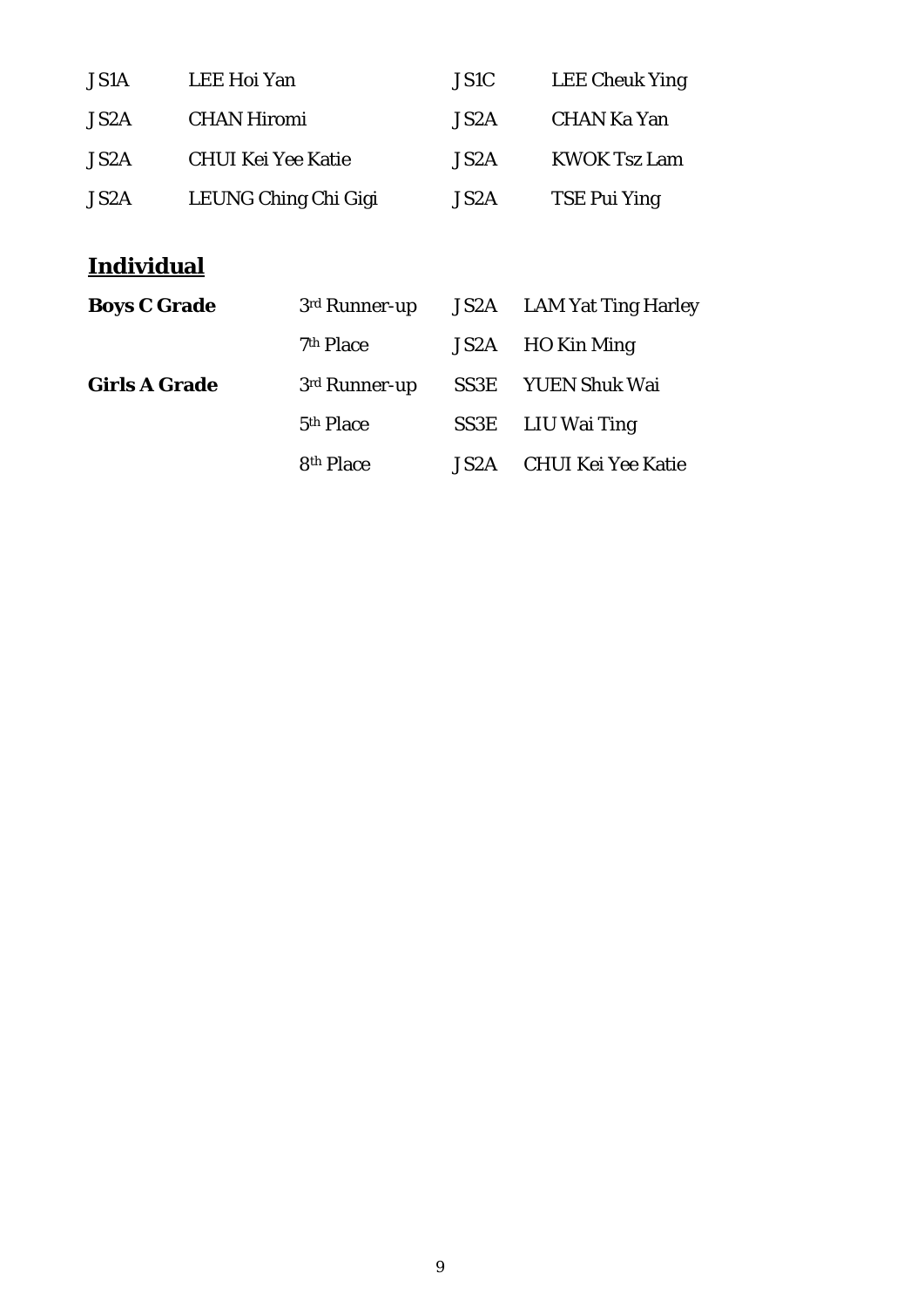## **Football**

## **HKSSF Shatin & Sai Kung District Inter-school Football Competition 2012-2013**

|                   | <b>Boys A Grade (DI)</b><br>2 <sup>nd</sup> Runner-up |                   |                           |
|-------------------|-------------------------------------------------------|-------------------|---------------------------|
| <b>SS1F</b>       | YIP Ka Shing                                          | <b>SS1F</b>       | <b>YIP Yu Tung</b>        |
| SS <sub>1</sub> P | <b>HUI Ka Hin</b>                                     | SS <sub>1</sub> P | <b>WU Yiu Chuen</b>       |
| SS <sub>2</sub> E | <b>CHAU Cheuk Hay</b>                                 | SS <sub>2</sub> E | <b>CHAU Cheuk Him</b>     |
| SS <sub>2</sub> E | <b>HO Sze Hou</b>                                     | SS <sub>2</sub> E | <b>LAM Shuo Yih Isaac</b> |
| SS <sub>2</sub> E | <b>KWOK Kai Him</b>                                   | SS <sub>2</sub> P | LAW Ka Nam                |
| SS <sub>2F</sub>  | <b>CHENG Ho Hang</b>                                  | SS <sub>2</sub> T | <b>CHAN Backen</b>        |
| SS <sub>2</sub> R | <b>YUEN Lap Kan Lincoln</b>                           | SS <sub>3</sub> E | <b>WAN On Tik Andy</b>    |
| SS3E              | <b>CHOI Yan Hon</b>                                   | SS <sub>3</sub> P | <b>CHAN Yung Kin</b>      |
| SS <sub>3F</sub>  | <b>KAN Kwan Yuet Julian</b>                           | SS <sub>3</sub> T | IP Yiu Kwan Angus         |
| SS <sub>3</sub> P | <b>CHU Kin Leung</b>                                  |                   |                           |

### **Boys B Grade (DI) 5th Place**

| JS <sub>2</sub> A | <b>CHU Chun Kiu</b>       | JS <sub>2</sub> A | <b>WONG Yuk Pui</b>  |
|-------------------|---------------------------|-------------------|----------------------|
| JS <sub>2</sub> C | <b>POON Shing Tung</b>    | JS3A              | <b>AU Man Lok</b>    |
| JS3A              | <b>BAXTER Dwain David</b> | JS3A              | <b>CHEUNG Nok</b>    |
| JS3A              | <b>KABAKLI Kevin Umit</b> | JS3A              | <b>WONG Tsz Ho</b>   |
| <b>JS3B</b>       | LO Kwan Ho Kenny          | <b>SS1F</b>       | <b>CHUA Yuen</b>     |
| <b>SS1F</b>       | <b>LAM Cheuk Yin</b>      | SS <sub>1</sub> R | <b>CHAN Siu Kwan</b> |
| <b>SS1R</b>       | <b>TAM Chi Chung</b>      |                   |                      |

## **Boys C Grade (DI) 8th Place**

| JS1A              | <b>CHEUNG Cham Sum</b>     | <b>JS1A</b>       | <b>IP Cheuk Nam</b>      |
|-------------------|----------------------------|-------------------|--------------------------|
| JS1A              | <b>LAM Sze Chak</b>        | <b>JS1A</b>       | <b>LAU Kenneth</b>       |
| <b>JS1A</b>       | <b>SHUM Chak Fung</b>      | <b>JS1A</b>       | <b>WONG Ka Chung</b>     |
| JS1A              | <b>WU Edward Nathanael</b> | <b>JS1A</b>       | YEUNG Wai Chun           |
| JS1A              | <b>YUNG Long Ting</b>      | <b>JS1B</b>       | <b>CHAN Lok Hei</b>      |
| JS1B              | <b>TSE Yee Lok Eddy</b>    | <b>JS1B</b>       | <b>WONG Him Shing</b>    |
| <b>JS1B</b>       | <b>WONG Tik Ka</b>         | <b>JS1C</b>       | LUI Tsz Hing             |
| JS1C              | <b>SEA Long Ching</b>      | JS2A              | <b>PANG Tin Yan Ryan</b> |
| JS <sub>2</sub> A | <b>TSANG Ho Keung</b>      | JS <sub>2</sub> A | <b>WONG Chun Kit</b>     |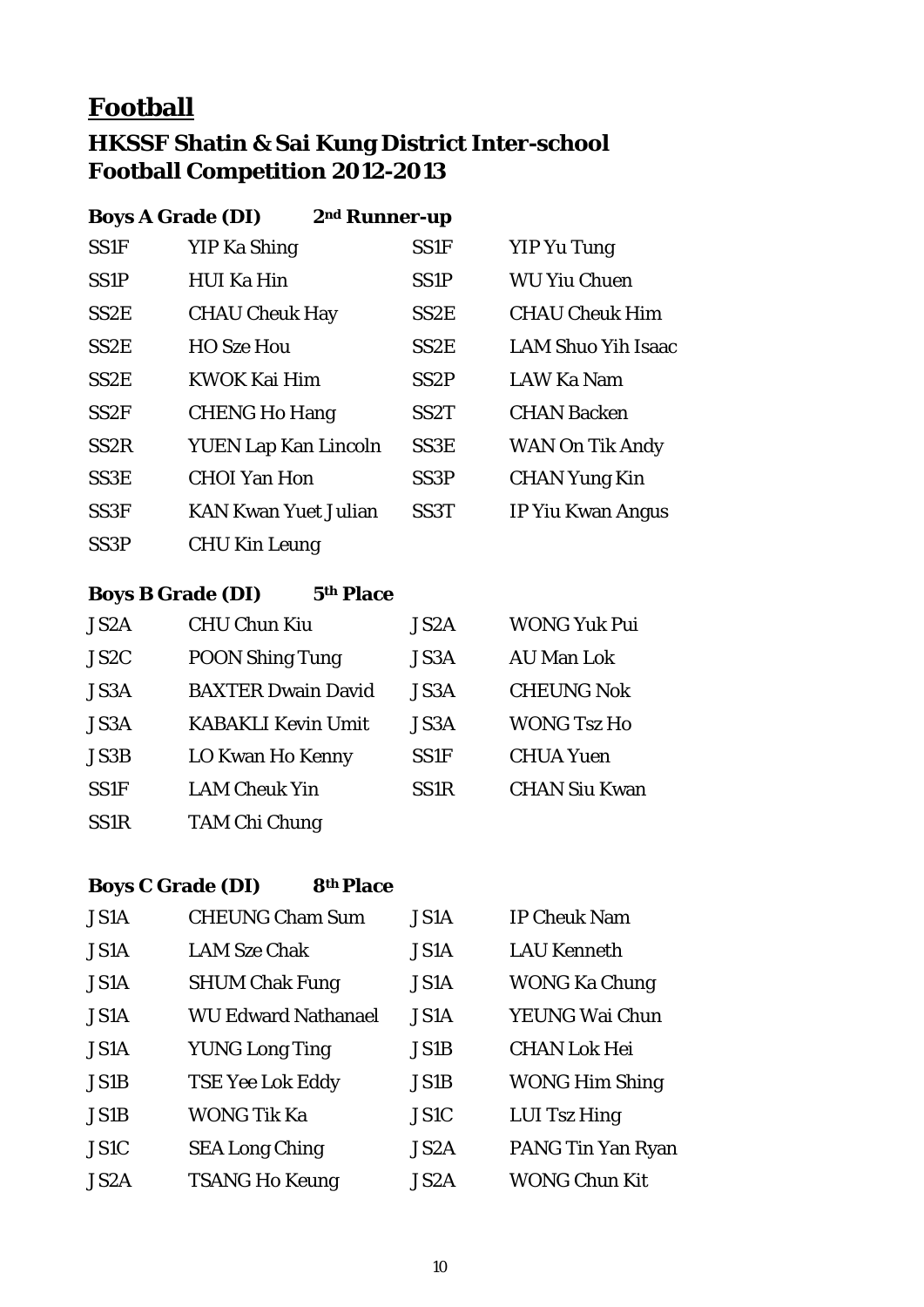## **Handball**

## **HKSSF Shatin & Sai Kung District Inter-school Handball Competition 2012-2013**

| <b>Boys A Grade</b><br>2 <sup>nd</sup> Runner-up |                              |                   |                       |
|--------------------------------------------------|------------------------------|-------------------|-----------------------|
| JS3C                                             | <b>CHIU Takahiro Michael</b> | SS <sub>1</sub> E | <b>LAM Siu Hin</b>    |
| SS <sub>2</sub> E                                | <b>CHAN Ting Hong</b>        | SS <sub>2</sub> E | <b>CHENG Kwan Yat</b> |
| SS <sub>2</sub> E                                | <b>KWOK Kai Him</b>          | SS <sub>2</sub> E | <b>NG Ka Yue</b>      |
| SS <sub>2</sub> E                                | <b>NG Wing Tung</b>          | SS <sub>2</sub> E | <b>TSANG Tsz Hin</b>  |
| SS <sub>2F</sub>                                 | <b>CHAN Chak Fung</b>        | SS2F              | <b>TSE Ka Lok</b>     |
| SS <sub>2F</sub>                                 | <b>LIN Tin Nok</b>           | SS3E              | LOW Ho Fung           |
| SS <sub>3F</sub>                                 | LI Yin Cheung                | SS <sub>3</sub> T | <b>CHEUNG Pak Lun</b> |

#### **Boys B Grade 5th Place**

| JS <sub>2</sub> A | <b>HE Bin Hong</b>    | JS <sub>2</sub> A | <b>LAU Siu Wang</b>       |
|-------------------|-----------------------|-------------------|---------------------------|
| JS <sub>2</sub> A | <b>LEUNG Ho Yin</b>   | JS <sub>2</sub> A | <b>TSANG Ka Lai</b>       |
| JS <sub>2</sub> C | <b>KU Chin Fung</b>   | JS <sub>2</sub> C | <b>TSE Pak Ming Felix</b> |
| JS <sub>2</sub> D | <b>HUNG Lok Kin</b>   | JS <sub>2</sub> D | <b>TANG Man Tik</b>       |
| JS3A              | <b>CHAU Cheuk Nam</b> | JS3A              | <b>CHOW Wai Yeung</b>     |
| JS3A              | YAU Yat Tai           | JS3C              | <b>CHAN Yin Cheung</b>    |

| <b>Boys C Grade</b> | 3 <sup>rd</sup> Runner-up |
|---------------------|---------------------------|
|---------------------|---------------------------|

| <b>JS1A</b> | <b>CHEN Chi Man</b>        | <b>JS1A</b>       | <b>HOU Lap Yeung</b>  |
|-------------|----------------------------|-------------------|-----------------------|
| <b>JS1A</b> | <b>HUI Ka Ching</b>        | <b>JS1A</b>       | <b>LAM Sze Chak</b>   |
| <b>JS1A</b> | <b>LEE Chun Wai</b>        | <b>JS1A</b>       | <b>SHUM Chak Fung</b> |
| <b>JS1D</b> | LO Wang Yin                | JS <sub>2</sub> A | <b>TSANG Ho Keung</b> |
| JS2B        | LI Chi Yi                  | JS <sub>2</sub> C | <b>LAU</b> Ian        |
| <b>JS2D</b> | <b>LEE Siu Nam</b>         | JS2D              | <b>LO Cheuk Nam</b>   |
| <b>JS2D</b> | <b>WONG Tsz Jun Carson</b> |                   |                       |

| <b>Girls A Grade</b> |                       | 2 <sup>nd</sup> Runner-up |                      |
|----------------------|-----------------------|---------------------------|----------------------|
| <b>SS1R</b>          | <b>WU Tsz Yan</b>     | SS <sub>1R</sub>          | <b>CHIU Wing Ki</b>  |
| <b>SS1R</b>          | <b>LAW Tsz Ying</b>   | SS <sub>2</sub> E         | <b>FUNG Wing Ki</b>  |
| SS <sub>2</sub> E    | NG Chi Ching Allie    | SS <sub>2</sub> E         | <b>LEE Hoi Ying</b>  |
| SS <sub>2</sub> E    | LI Venus              | SS <sub>2</sub> E         | <b>WONG Sze Wun</b>  |
| SS <sub>2</sub> E    | <b>TSANG Hiu Tung</b> | SS <sub>2</sub> E         | <b>WONG Yi Ling</b>  |
| SS <sub>2F</sub>     | <b>HEUNG Yi Lun</b>   | SS3E                      | <b>YUEN Shuk Wai</b> |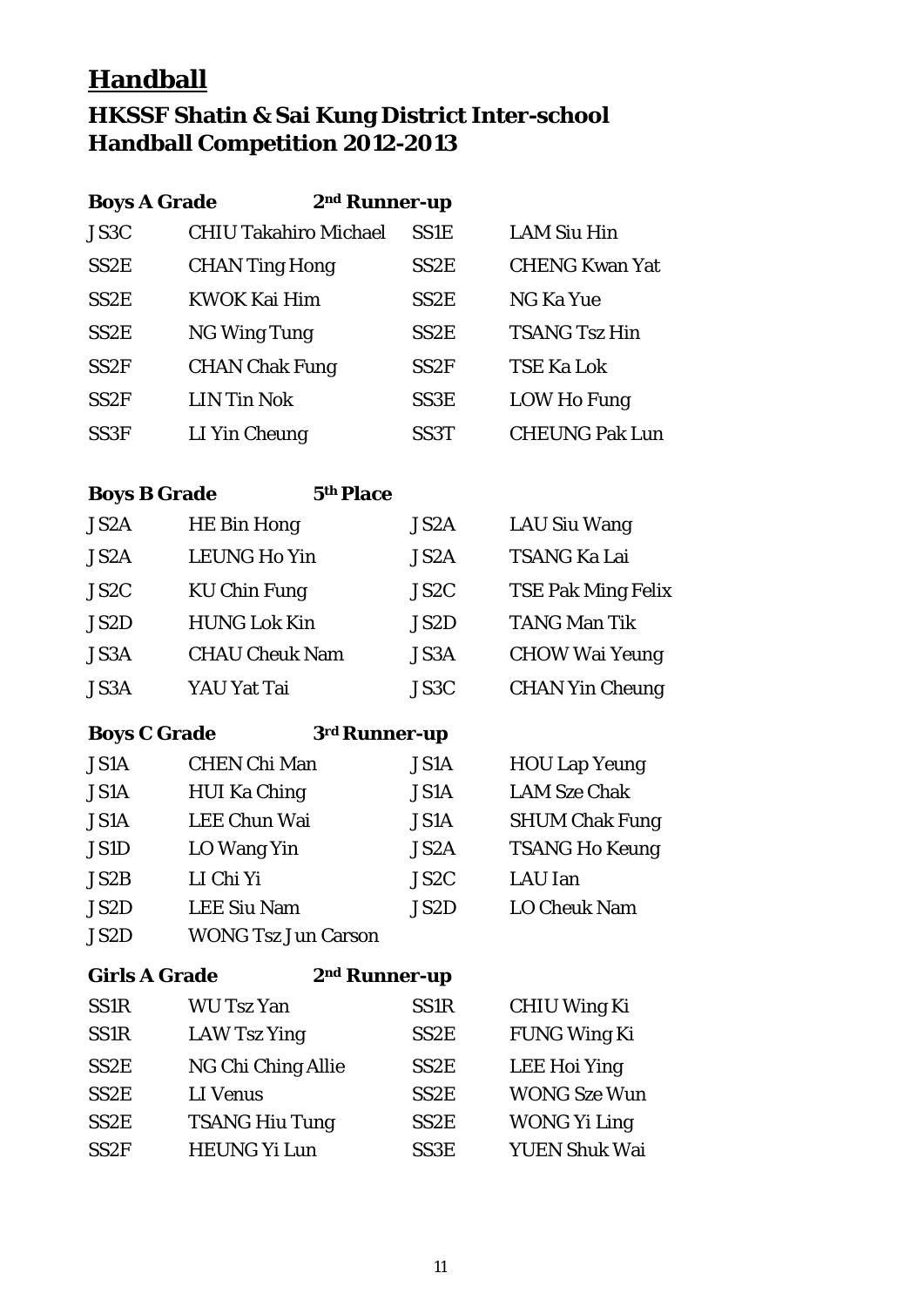## **Long Distance Run**

## **HKSSF Shatin & Sai Kung District Inter-school Long Distance Run Competition 2012-2013**

#### **Team**

| <b>Boys A Grade</b> | 7th Place |
|---------------------|-----------|
|                     |           |

| SS2E | <b>CHAN Ho Hin</b>    | SS2E | <b>CHAU Cheuk Hay</b> |
|------|-----------------------|------|-----------------------|
| SS2E | <b>CHENG Kwan Yat</b> | SS2E | NG Ka Yue             |
| SS2E | NG Yau Pang           | SS2E | <b>SHEK Cho Wing</b>  |

| <b>Boys C Grade</b> | 3rd Runner-up              |      |                            |
|---------------------|----------------------------|------|----------------------------|
| <b>JS1A</b>         | <b>CHAN Wai Tung Titan</b> | JS2A | <b>CHOI Chak Kui</b>       |
| JS2A                | HO Kin Ming                | JS2A | <b>LAM Yat Ting Harley</b> |

JS2C AU Yu Kit JS2C TANG Yiu Hei

LEE Hoi Ying

WONG Sze Wun

YUEN Shuk Wai

CHAN Ching Hei Hillary

LOR Sum Lok Holly

**CHENG Ho Wun** 

| <b>Girls A Grade</b><br>1 <sup>st</sup> Runner-up |
|---------------------------------------------------|
|---------------------------------------------------|

| SS <sub>2</sub> E    | <b>FUNG Wing Ki</b>           | SS <sub>2</sub> E |
|----------------------|-------------------------------|-------------------|
| SS <sub>2</sub> E    | NG Chi Ching Allie            | SS <sub>2</sub> E |
| SS3E                 | <b>LIU Wai Ting</b>           | SS3E              |
| <b>Girls B Grade</b> | 3rd Runner-up                 |                   |
| JS <sub>2</sub> A    | <b>CHOW Hoi Yee Rene</b>      | <b>JS3A</b>       |
| JS3A                 | <b>CHAN Ching Lam</b>         | <b>JS3A</b>       |
| JS3D                 | <b>CHAN Ching Sze Cecilia</b> | <b>SS1F</b>       |

| <b>Girls C Grade</b> |  | 5th Place |
|----------------------|--|-----------|
|                      |  |           |

| <b>JS1A</b>       | LEE Hoi Yan          | JS2A | <b>CHAN Hiromi</b>  |
|-------------------|----------------------|------|---------------------|
| JS <sub>2</sub> A | CHUI Kei Yee Katie   | JS2A | <b>KWOK Tsz Lam</b> |
| JS <sub>2</sub> A | LEUNG Ching Chi Gigi | JS2A | TSE Pui Ying        |

| <b>Boys B Grade</b>  | 9th Place                 | JS3A              | TO Kwan Kam                |
|----------------------|---------------------------|-------------------|----------------------------|
| <b>Boys C Grade</b>  | 1 <sup>st</sup> Runner-up | JS <sub>2</sub> A | <b>HO Kin Ming</b>         |
|                      | $2nd$ Runner-up           | JS2A              | <b>LAM Yat Ting Harley</b> |
| <b>Girls A Grade</b> | $2nd$ Runner-up           | SS3E              | LIU Wai Ting               |
|                      | 7th Place                 | SS <sub>3</sub> E | <b>YUEN Shuk Wai</b>       |
| <b>Girls C Grade</b> | 5th Place                 | JS2A              | <b>CHUI Kei Yee Katie</b>  |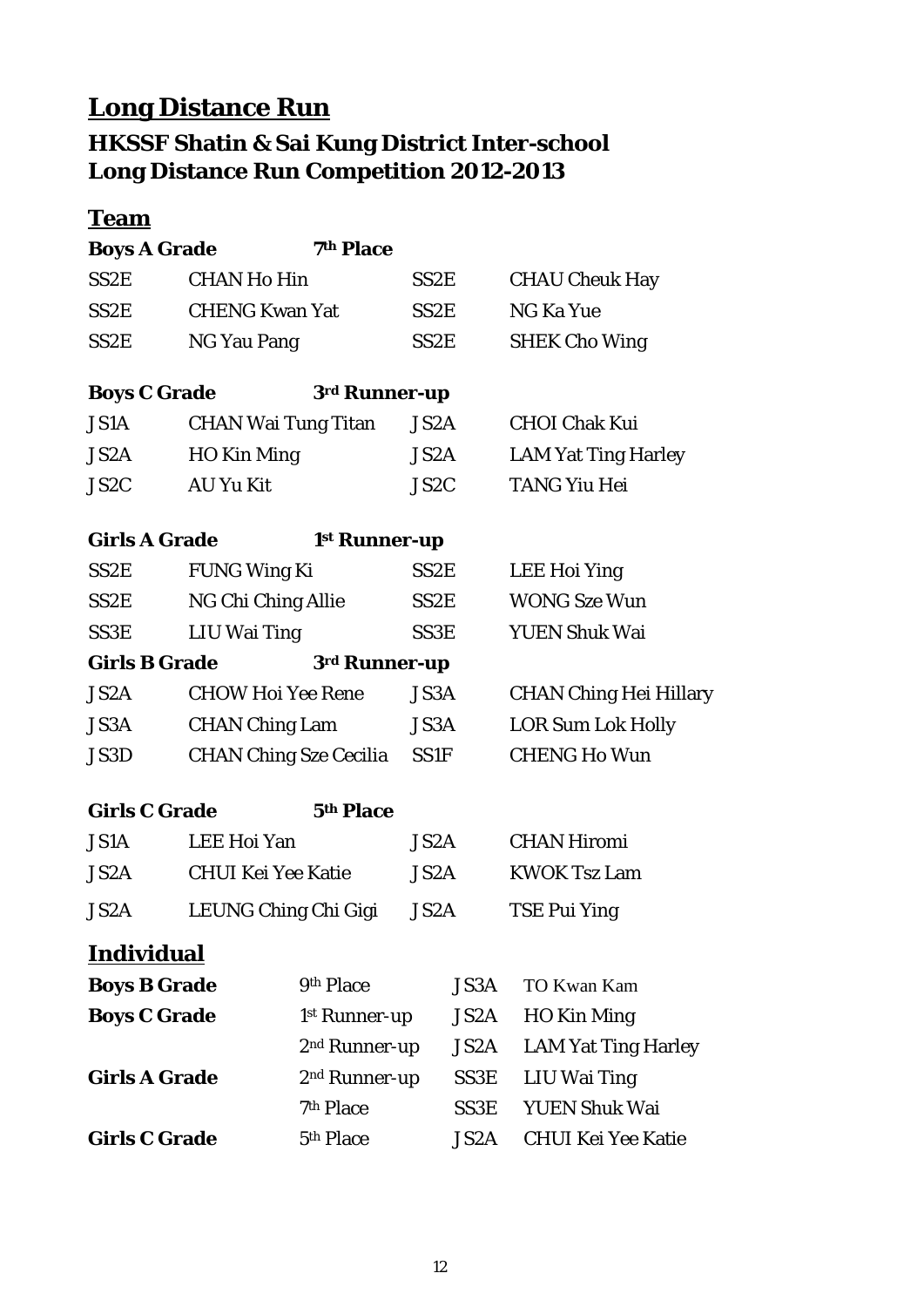# **Swimming**

## **HKSSF Shatin & Sai Kung District Inter-school Swimming Championships 2012-2013**

### **Team**

| <b>Boys A Grade</b>   |                       | 2 <sup>nd</sup> Runner-up |                   |                       |                           |
|-----------------------|-----------------------|---------------------------|-------------------|-----------------------|---------------------------|
| <b>SS1E</b>           | <b>TSANG Tsz Wai</b>  |                           | <b>SS1P</b>       | <b>CHAN Wai Kin</b>   |                           |
| <b>SS1P</b>           | LO Man Hei            |                           | SS <sub>1</sub> P | <b>SHUM Ka Ho</b>     |                           |
| SS1 <sub>R</sub>      | <b>LEUNG Pak Yui</b>  |                           | SS2E              | <b>CHAN Ho Hin</b>    |                           |
| SS3E                  | <b>TANG Tsz Hau</b>   |                           | SS3E              | <b>WONG Yat Ching</b> |                           |
| SS <sub>3F</sub>      | <b>CHUNG Chak Lam</b> |                           |                   |                       |                           |
|                       |                       |                           |                   |                       |                           |
| <b>Girls A Grade</b>  |                       | 2 <sup>nd</sup> Runner-up |                   |                       |                           |
| <b>SS1P</b>           | LO Yin Yin            |                           | <b>SS1R</b>       | <b>LAM Kam Lai</b>    |                           |
| <b>SS1R</b>           | <b>WU Tsz Yan</b>     |                           | SS2E              | <b>CHAN Wan Wai</b>   |                           |
| SS <sub>2</sub> E     | LI Venus              |                           | SS2P              | <b>CHEUNG Mei Yau</b> |                           |
| SS <sub>2</sub> P     | <b>CHOW Sze Wing</b>  |                           | SS3E              | <b>WONG Ka Yi</b>     |                           |
| SS3E                  | <b>YUEN Shuk Wai</b>  |                           | SS3R              | <b>TUNG Cheuk Yin</b> |                           |
| <b>Girls B Grade</b>  |                       | 7th Place                 |                   |                       |                           |
| <b>JS3A</b>           | <b>CHAN Ching Lam</b> |                           | JS3A              | IP Yan Tung           |                           |
| JS3A                  | <b>WONG Hoi Ying</b>  |                           | JS3A              | <b>WONG Yin Wai</b>   |                           |
| JS3D                  | <b>CHENG Wai Ting</b> |                           |                   |                       |                           |
| <b>Girls C Grade</b>  |                       | 2 <sup>nd</sup> Runner-up |                   |                       |                           |
| <b>JS1A</b>           | LEE Hoi Yan           |                           | <b>JS1A</b>       | LEUNG Ching In        |                           |
| <b>JS1A</b>           | YEUNG Cheuk Hei       |                           | <b>JS1B</b>       | <b>AU Ka Hei</b>      |                           |
| <b>JS1C</b>           | OR Wing Yee           |                           | JS1D              | <b>MAK Shun Yan</b>   |                           |
| JS2A                  | <b>CHAN Hiromi</b>    |                           | JS2A              |                       | <b>CHUI Kei Yee Katie</b> |
| <b>Individual</b>     |                       |                           |                   |                       |                           |
| <b>Boys A Grade</b>   |                       |                           |                   |                       |                           |
| 100m Breaststroke     |                       | 2 <sup>nd</sup> Runner-up |                   | SS <sub>2F</sub>      | <b>CHUNG Chak Lam</b>     |
| 100m Freestyle        |                       | 2 <sup>nd</sup> Runner-up |                   | SS <sub>1</sub> P     | <b>CHAN Wai Kin</b>       |
| 200m Freestyle        |                       | 1 <sup>st</sup> Runner-up |                   | SS <sub>1</sub> P     | <b>CHAN Wai Kin</b>       |
| 4x50m Medley Relay    |                       | 1 <sup>st</sup> Runner-up |                   | SS <sub>1</sub> P     | <b>CHAN Wai Kin</b>       |
|                       |                       |                           |                   | SS <sub>2</sub> E     | <b>CHAN Ho Hin</b>        |
|                       |                       |                           |                   | SS3E                  | <b>WONG Yat Ching</b>     |
|                       |                       |                           |                   | SS <sub>3F</sub>      | <b>CHUNG Chak Lam</b>     |
| <b>Girls A Grade</b>  |                       |                           |                   |                       |                           |
| 100m Freestyle        |                       | 1 <sup>st</sup> Runner-up |                   | SS <sub>2</sub> E     | <b>YUEN Shuk Wai</b>      |
| <b>50m Backstroke</b> |                       | 1 <sup>st</sup> Runner-up |                   | SS <sub>1R</sub>      | <b>WU Tsz Yan</b>         |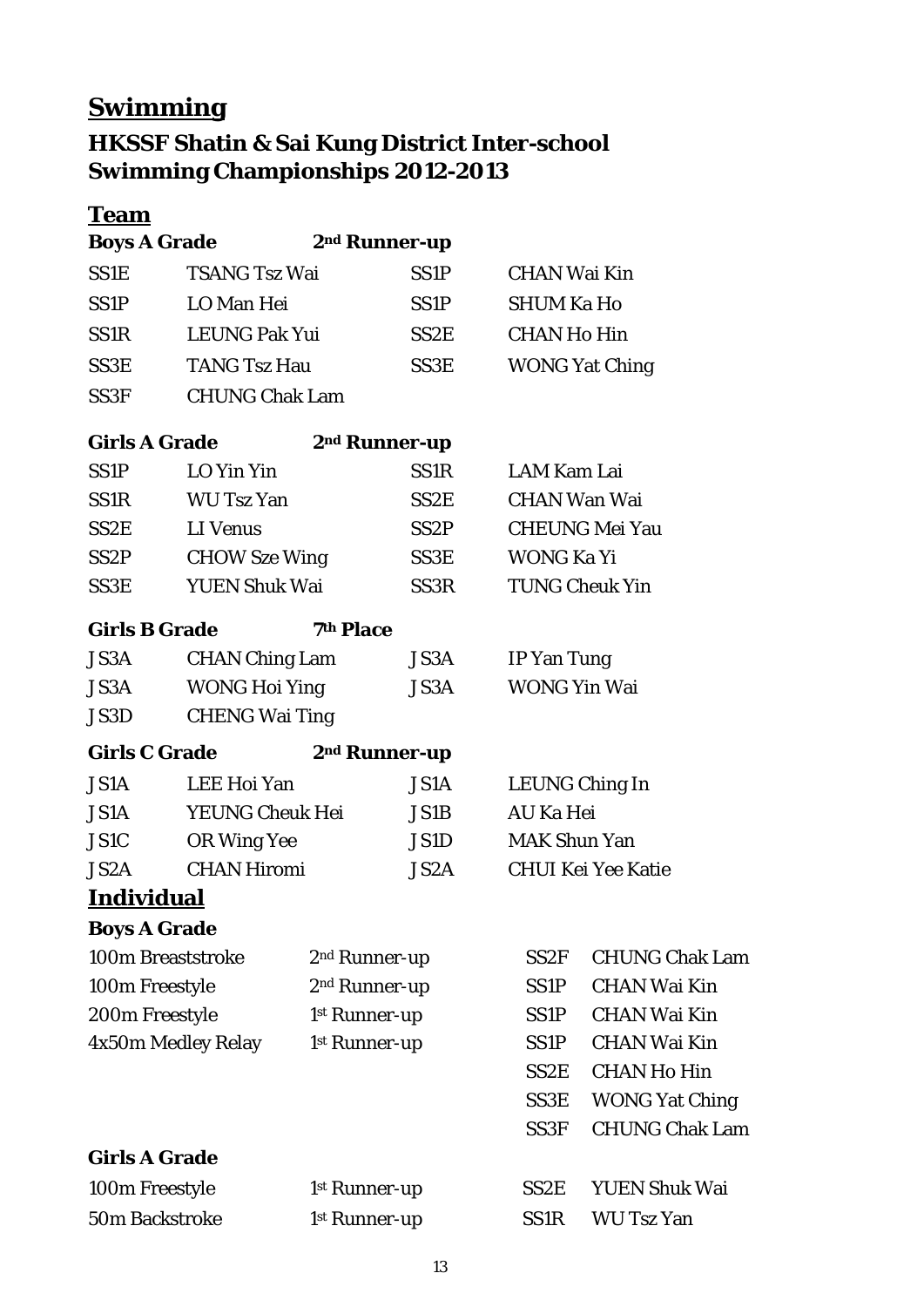| 200m Breaststroke    | Champion                  | SS2E              | <b>YUEN Shuk Wai</b>      |
|----------------------|---------------------------|-------------------|---------------------------|
| 4x50m Medley Relay   | 2 <sup>nd</sup> Runner-up | SS <sub>1</sub> R | <b>WU Tsz Yan</b>         |
|                      |                           | SS3E              | <b>YUEN Shuk Wai</b>      |
|                      |                           | SS3E              | WONG Ka Yi                |
|                      |                           | SS <sub>3</sub> R | <b>TUNG Cheuk Yin</b>     |
| <b>Girls B Grade</b> |                           |                   |                           |
| 50m Butterfly        | 1 <sup>st</sup> Runner-up | SS <sub>1</sub> R | <b>CHAU Hau Man</b>       |
| 200m Freestyle       | 1 <sup>st</sup> Runner-up | SS <sub>1</sub> R | <b>CHAU Hau Man</b>       |
| <b>Girls C Grade</b> |                           |                   |                           |
| 100m Freestyle       | 2 <sup>nd</sup> Runner-up | <b>JS1A</b>       | <b>LEUNG Ching In</b>     |
| 50m Butterfly        | 1 <sup>st</sup> Runner-up | <b>JS1A</b>       | LEUNG Ching In            |
| 200m Freestyle       | 1 <sup>st</sup> Runner-up | JS <sub>2</sub> A | <b>CHUI Kei Yee Katie</b> |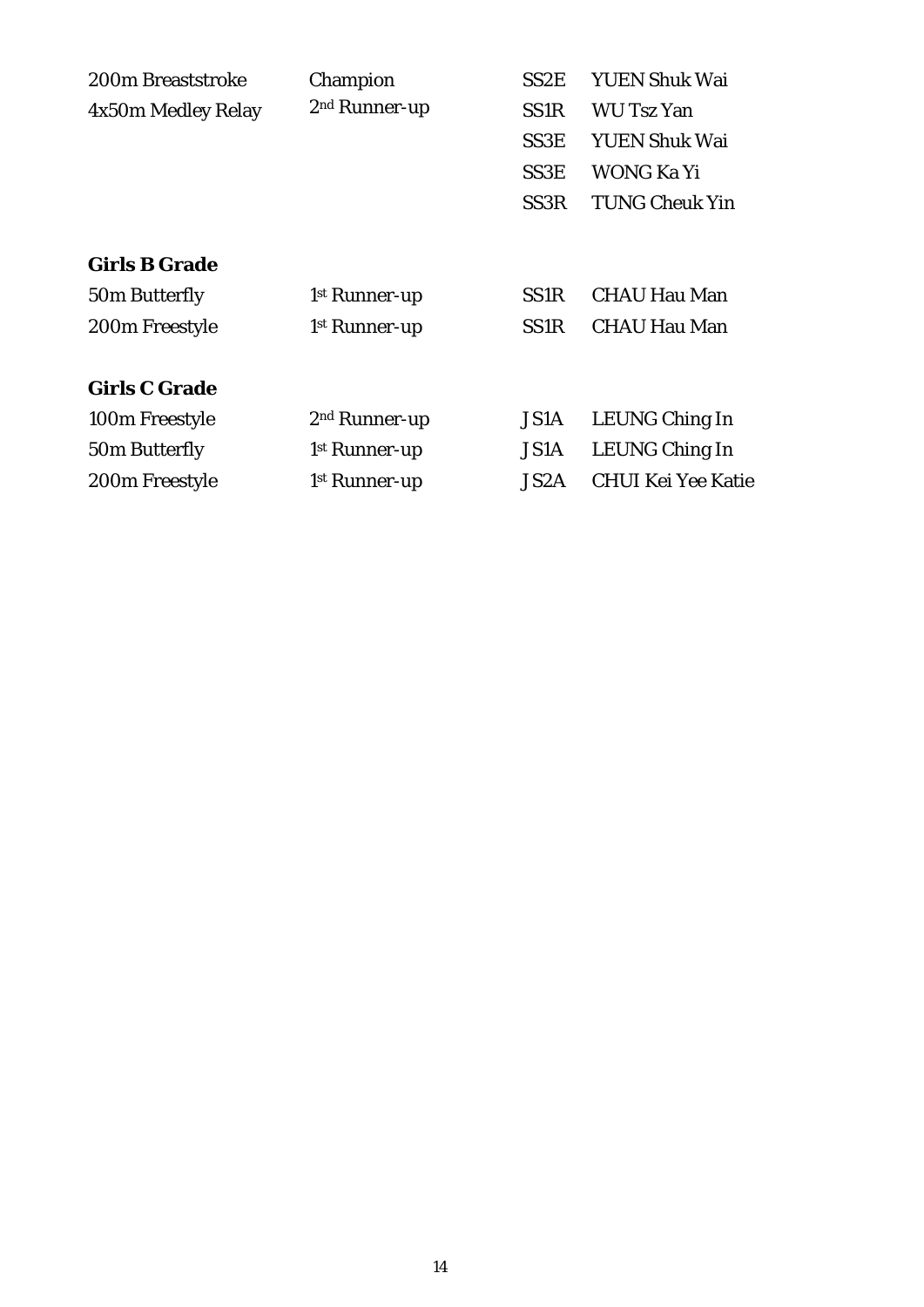# **Table-Tennis**

## **HKSSF Shatin & Sai Kung District Inter-School Table-Tennis Competition 2012-2013**

| <b>Boys A Grade</b>  |                         | <b>Champion</b>           |                   |                               |
|----------------------|-------------------------|---------------------------|-------------------|-------------------------------|
| JS3D                 | LI Wang Fung            |                           | <b>SS1F</b>       | <b>HO</b> Ho Ting             |
| <b>SS1P</b>          | <b>TO Man Him</b>       |                           | SS <sub>2</sub> E | <b>LIAO Kit Yin</b>           |
| SS <sub>2</sub> E    | <b>NG Wing Tung</b>     |                           | SS3E              | <b>LOW Ho Fung</b>            |
| SS3E                 | <b>LUK Kenneth</b>      |                           |                   |                               |
| <b>Boys B Grade</b>  |                         | 5th Place                 |                   |                               |
| JS2A                 | <b>WANG Kwong Yu</b>    |                           | JS2B              | <b>CHOI Chak Pui Matthew</b>  |
| JS <sub>2</sub> C    | <b>CHOW Yik Hei</b>     |                           | <b>SS1E</b>       | <b>LEE Chun Ho Aaron</b>      |
| <b>SS1P</b>          | <b>SHIU Tak Chun</b>    |                           |                   |                               |
| <b>Boys C Grade</b>  |                         | 5th Place                 |                   |                               |
| <b>JS1A</b>          | <b>CHEUNG Fung Shek</b> |                           | <b>JS1A</b>       | LO Sing Fai                   |
| <b>JS1B</b>          | <b>LEUNG Fu Lam</b>     |                           | <b>JS1B</b>       | <b>MAN Chun Kit</b>           |
| <b>JS1B</b>          | <b>YII Pun Lap</b>      |                           | <b>JS1C</b>       | <b>CHAN Chun Hang</b>         |
| <b>JS1C</b>          | <b>TAM Tat Long</b>     |                           | <b>JS1D</b>       | <b>CHAU Pak Hei</b>           |
| <b>JS1D</b>          | <b>CHU Man Tik</b>      |                           | JS2D              | <b>CHAN Ngok Chun Timothy</b> |
| <b>Girls A Grade</b> |                         | 2 <sup>nd</sup> Runner-up |                   |                               |
| JS1B                 | XU Qi                   |                           | SS <sub>2</sub> E | <b>FUNG Wing Ki</b>           |
| SS3E                 | <b>LAU Wing Yin</b>     |                           |                   |                               |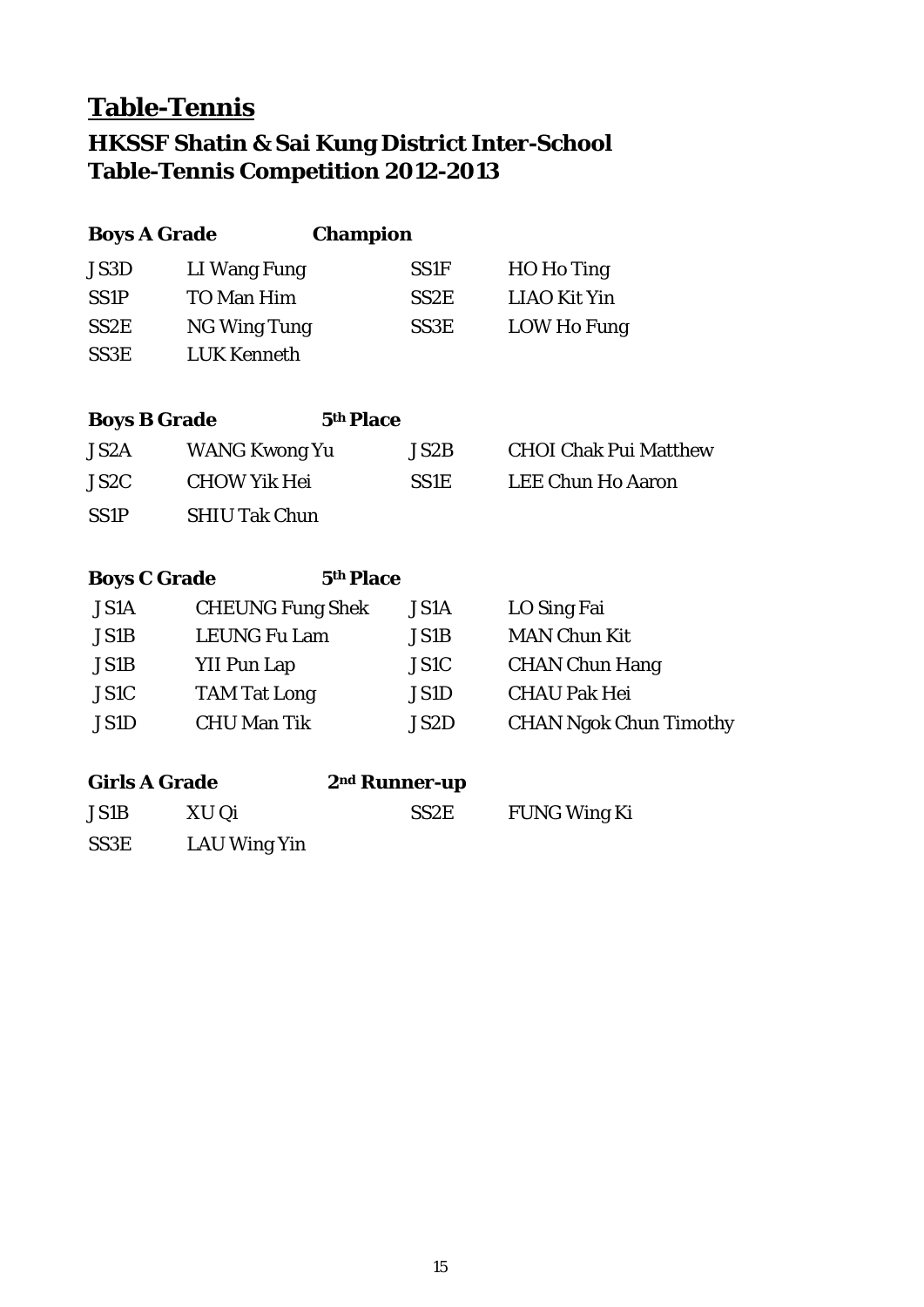# **Volleyball**

## **HKSSF Shatin & Sai Kung District Inter-school Volleyball Competition 2012-2013**

|                  | <b>Boys B Grade (DII)</b>  | 1st Runner-up    |                               |
|------------------|----------------------------|------------------|-------------------------------|
| JS2A             | <b>CHU Chun Kiu</b>        | JS2A             | <b>LAU Siu Wang</b>           |
| JS2A             | <b>LEUNG Ho Yin</b>        | JS2A             | <b>WANG Kwong Yu</b>          |
| JS2A             | <b>WONG Yuk Pui</b>        | JS2A             | <b>YUEN Pak Ho</b>            |
| JS2D             | <b>HUNG Lok Kin</b>        | JS3A             | <b>TO Kwan Kam</b>            |
|                  |                            |                  |                               |
|                  | <b>Boys C Grade (DII)</b>  | 3rd Runner-up    |                               |
| <b>JS1A</b>      | <b>CHEUNG Fung Shek</b>    | JS1C             | <b>LUK Chun Ho</b>            |
| JS2A             | PANG Tin Yan Ryan          | <b>JS2A</b>      | <b>SAT Pak Long</b>           |
| JS2A             | <b>WONG Chun Kit</b>       | JS2A             | <b>WONG Tsun Ming</b>         |
| JS2D             | TANG Zi Yuan Einstein      | JS2D             | <b>TSANG Lai Tin Marricks</b> |
|                  | <b>Girls A Grade (DII)</b> | <b>Champion</b>  |                               |
| SS1E             | YEUNG Wing Yi              | SS1 <sub>R</sub> | <b>CHIU Wing Ki</b>           |
| SS <sub>1R</sub> | <b>LAW Tsz Ying</b>        | SS2E             | <b>LEE Hoi Ying</b>           |
| SS2E             | NG Chi Ching Allie         | SS2E             | <b>WONG Sze Wun</b>           |
| SS <sub>2F</sub> | <b>HEUNG Yi Lun</b>        | SS <sub>2R</sub> | <b>LEE</b> Sze Wing           |
| SS3R             | <b>CHIANG Lok Yee</b>      |                  |                               |
|                  | <b>Girls B Grade (DII)</b> | 5th Place        |                               |
| JS2A             | <b>CHOW Hoi Yee Rene</b>   | <b>JS3A</b>      | <b>POON Ka Wing</b>           |
| <b>JS3A</b>      | <b>TAM Ka Ching</b>        | <b>JS3B</b>      | YAU Pui Laam                  |
| <b>JS3D</b>      | <b>WONG Hoi Ki</b>         | <b>SS1E</b>      | <b>WONG Wai Ching</b>         |
| <b>SS1R</b>      | <b>KUNG Sin Yi</b>         |                  |                               |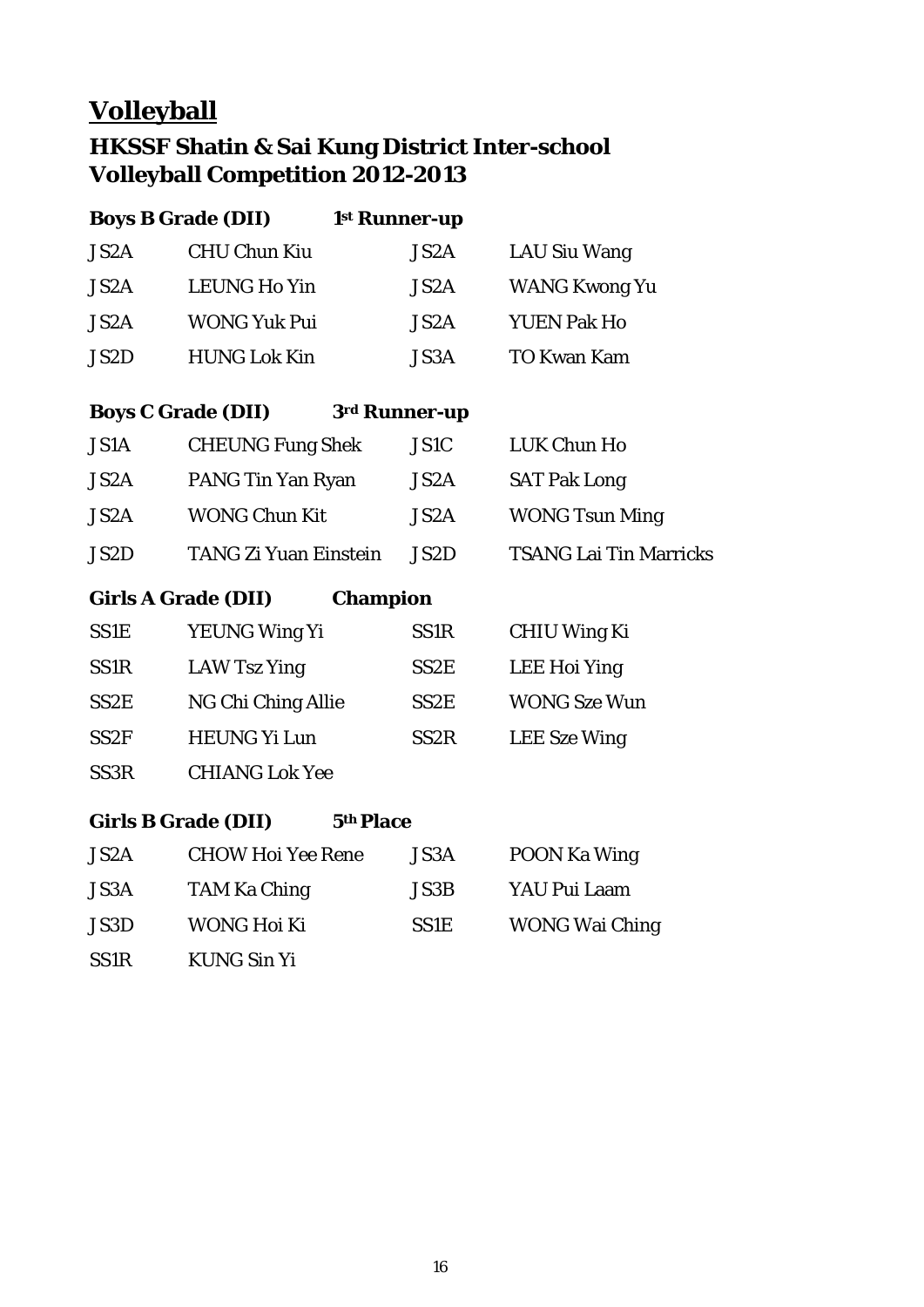# **Cycling Outreach Coaching Cycling Competition – Series 1**

## **Individual**

| <b>Boys B Grade</b>  | 2 <sup>nd</sup> Runner-up (Hurdle Race) JS3A CHAU Cheuk Nam                                              |              |                                                               |
|----------------------|----------------------------------------------------------------------------------------------------------|--------------|---------------------------------------------------------------|
| <b>Boys C Grade</b>  | <b>Champion (Hurdle Race)</b><br>1 <sup>st</sup> Runner-up (Hurdle Race)<br><b>Champion (Time Trial)</b> | JS2A<br>JS2A | JS2A HO Kin Ming<br><b>CHUNG Yuk Ting</b><br>HO Kin Ming      |
| <b>Girls C Grade</b> | 2 <sup>nd</sup> Runner-up (Hurdle Race)<br>2 <sup>nd</sup> Runner-up (Time Trial)                        | JS2D         | <b>JS2D</b> CHAN Hong Yau Jamie<br><b>CHAN Hong Yau Jamie</b> |

## **Outreach Coaching Cycling Competition – Series 2**

| <b>Girls C Grade</b> | <sup>1st</sup> Runner-up (Hurdle Race) | JS2D CHAN Hong Yau Jamie        |
|----------------------|----------------------------------------|---------------------------------|
|                      | 2 <sup>nd</sup> Runner-up (Time Trial) | <b>JS2D</b> CHAN Hong Yau Jamie |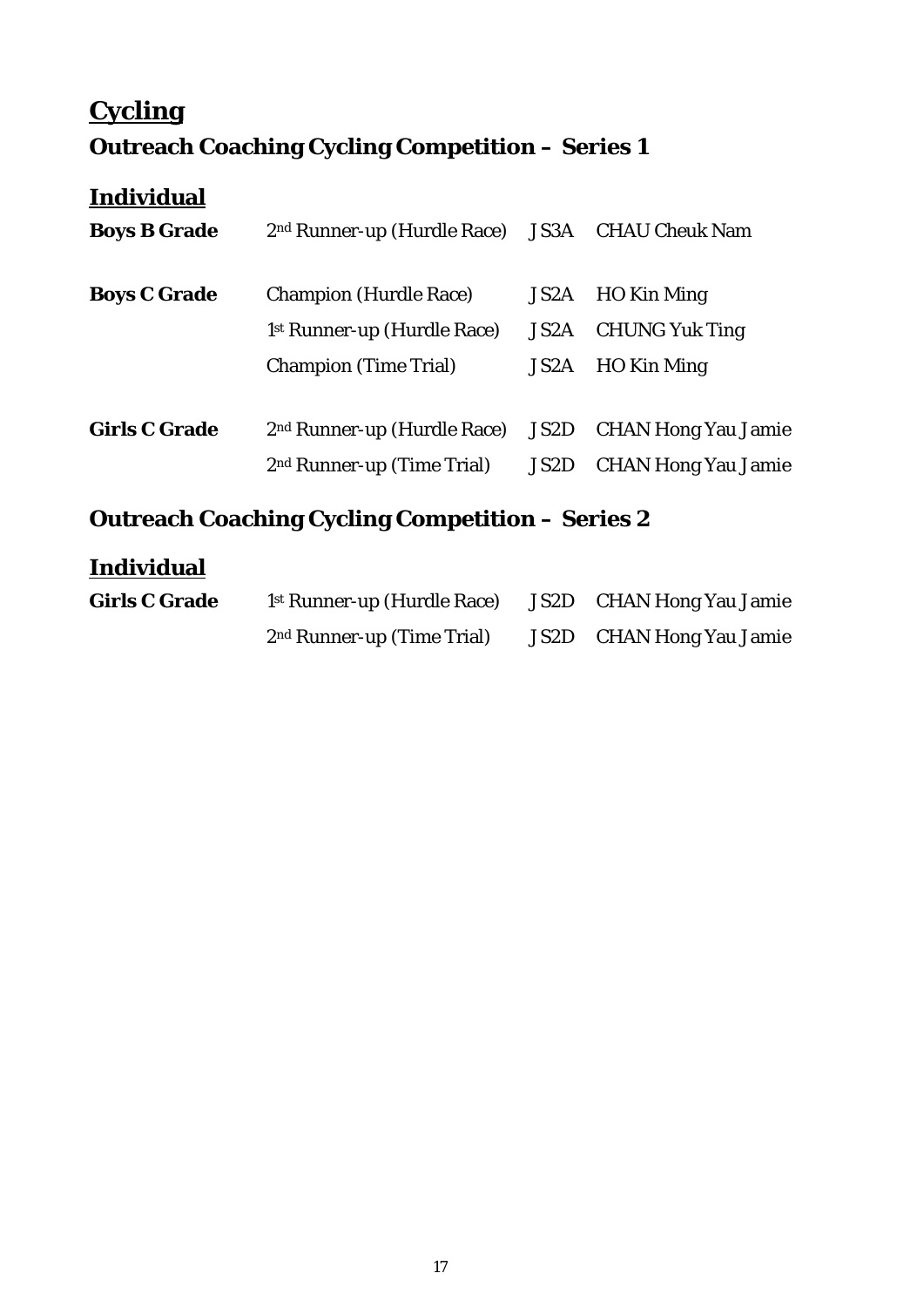#### **Other Achievements**

#### **Art and Design**

#### **The Exhibition of Secondary School Students' Creative Visual Arts Work 2012-2013**

| <b>Grand Prize</b>       | $SS2R$ LAU Tsz Ching |
|--------------------------|----------------------|
| <b>Grand Prize</b>       | SS2R YICK Hoi Yiu    |
| <b>Grand Prize</b>       | SS2T DIK Chun Yin    |
| <b>Outstanding Award</b> | SS2R CHAN Chun Ka    |

### **Science Fiction Drawing (Secondary), Hong Kong Youth Science & Technology Innovation Competition**

| <b>Merit Award</b> | JS <sub>2</sub> C | <b>CHU Tung Ching</b> |
|--------------------|-------------------|-----------------------|
|--------------------|-------------------|-----------------------|

#### **CITA Fashion Design Competition 2013**

| 1 <sup>st</sup> Runner-up | SS <sub>2</sub> R | LEE Nga Kei |
|---------------------------|-------------------|-------------|
|                           |                   |             |

#### **The 5th HKQAA "My Dream Home" Writing, Photo, Drawing and Poster Design Contest**

| $2nd$ Runner-up | JS <sub>2</sub> C | <b>ZHOU Chin Fung</b> |
|-----------------|-------------------|-----------------------|
|                 |                   |                       |

#### **The 5th Art Ambassadors-in-school Scheme 2012-2013**

| SS <sub>2</sub> R | LEE Nga Kei |
|-------------------|-------------|
|-------------------|-------------|

SS2R CHAI Martus

#### **Youth Impression-the Print Triennial**

| <b>Silver Award</b>      | SS3P              | <b>CHEUNG Wing Yan</b> |
|--------------------------|-------------------|------------------------|
| <b>Outstanding Award</b> | SS <sub>3</sub> P | NG Pui Fung            |